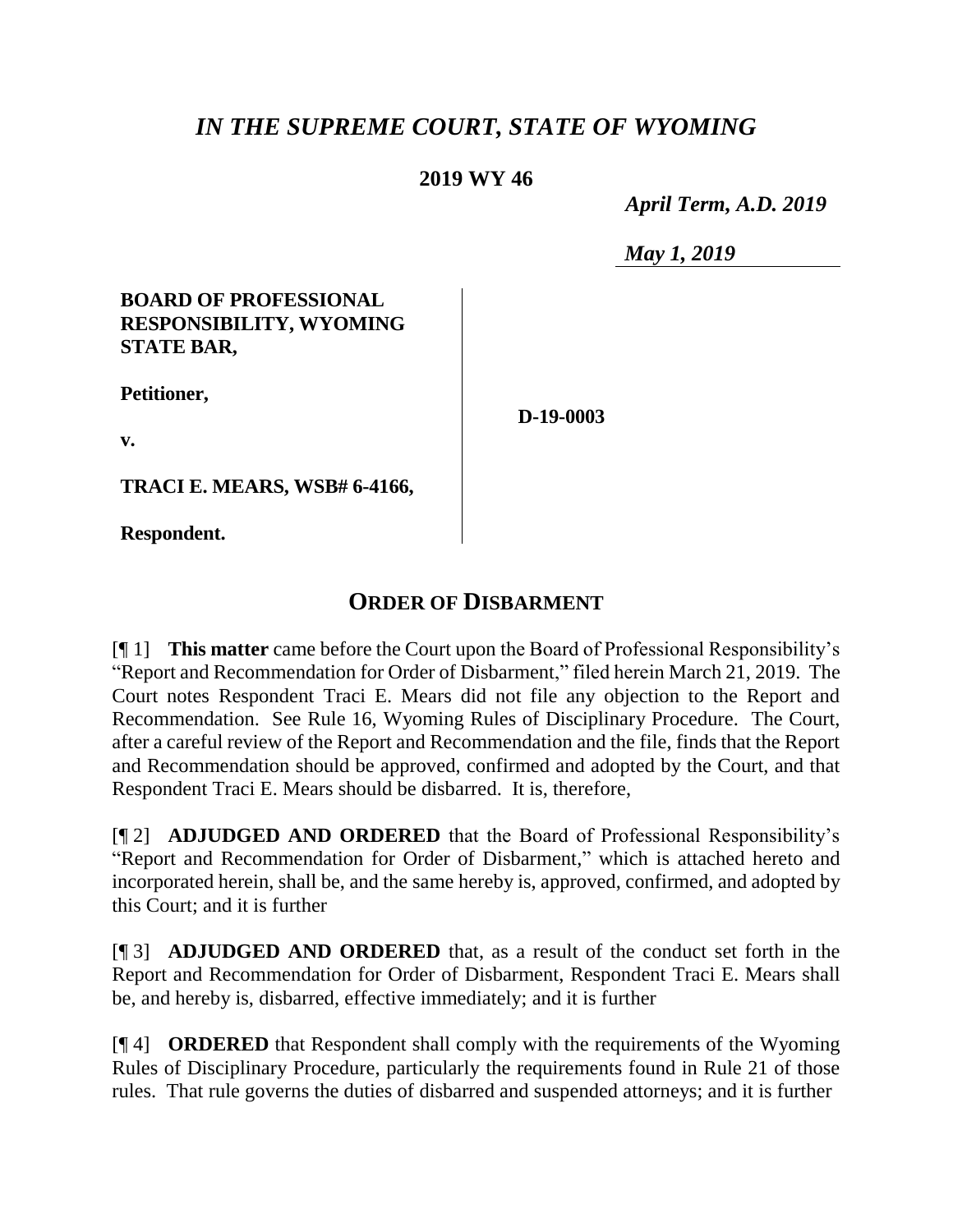[¶ 5] **ORDERED** that, pursuant to Rule 25 of the Wyoming Rules of Disciplinary Procedure, Respondent shall reimburse the Wyoming State Bar the amount of \$1,698.25, representing the costs incurred in handling this matter, as well as pay the administrative fee of \$750.00. Respondent shall pay the total amount of \$2,448.25 to the Wyoming State Bar on or before July 1, 2019. If Respondent fails to make payment in the time allotted, execution may issue on the award; and it is further

[¶ 6] **ORDERED** that the Clerk of this Court shall docket this Order of Disbarment, along with the incorporated Report and Recommendation for Order of Disbarment, as a matter coming regularly before this Court as a public record; and it is further

[¶ 7] **ORDERED** that, pursuant to Rule 9(b) of the Wyoming Rules of Disciplinary Procedure, this Order of Disbarment, along with the incorporated Report and Recommendation for Order of Disbarment, shall be published in the Wyoming Reporter and the Pacific Reporter; and it is further

[¶ 8] **ORDERED** that the Clerk of this Court cause a copy of this Order of Disbarment to be served upon Respondent Traci E. Mears.

 $[$ [9] **DATED** this 1<sup>st</sup> day of May, 2019.

## **BY THE COURT:**

 $\sqrt{s/}$ 

**MICHAEL K. DAVIS Chief Justice**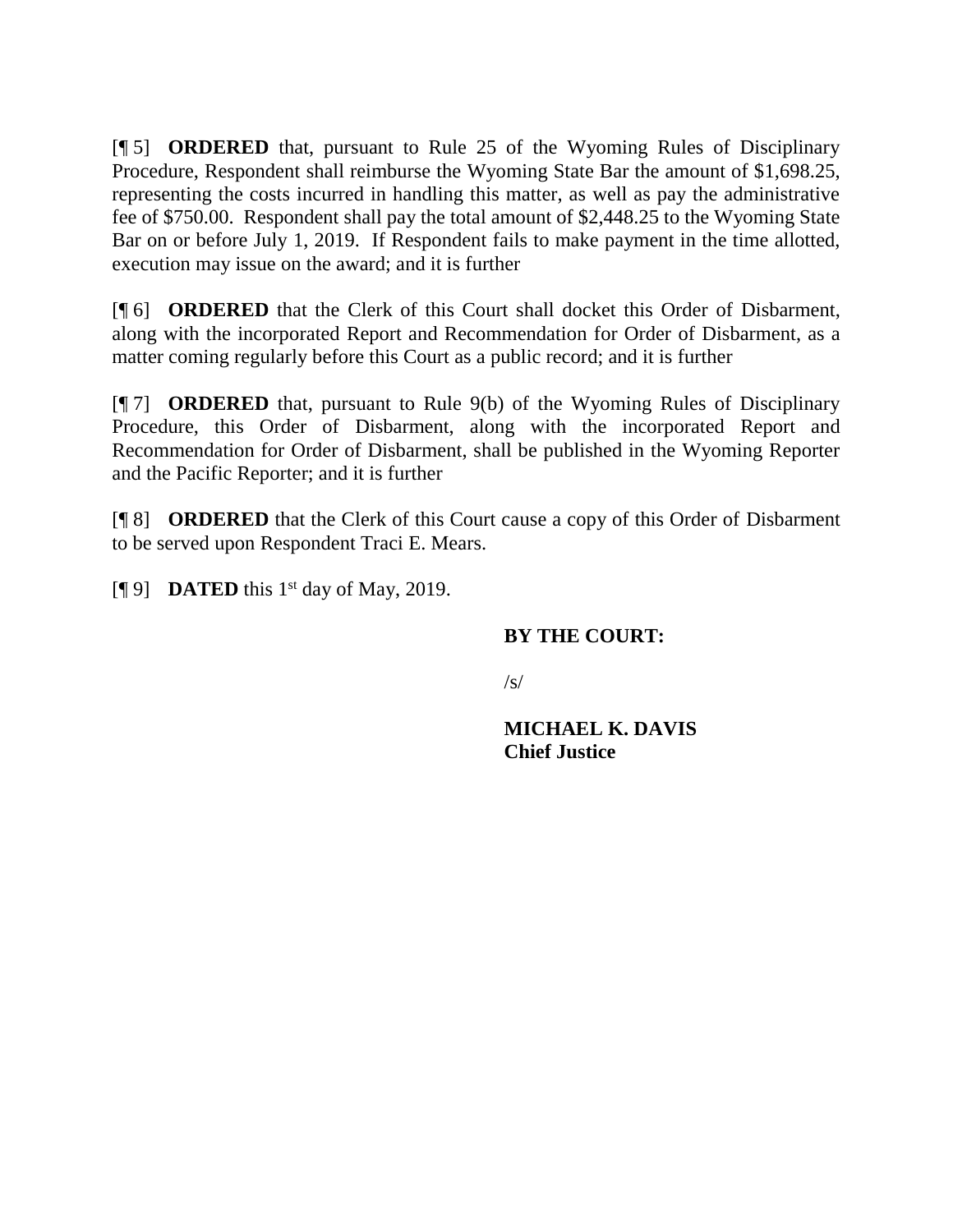|                                  | BEFORE THE SUPREME COURT |                         | $D - 19 - 0003$                                       |
|----------------------------------|--------------------------|-------------------------|-------------------------------------------------------|
|                                  | <b>STATE OF WYOMING</b>  |                         | IN THE SUPREME COURT<br>STATE OF WYOMING              |
| In the matter of                 |                          |                         | <b>FILED</b>                                          |
| TRACI E. MEARS,<br>WSB # 6-4166, |                          | <b>BPR No. 2017-111</b> | <b>MAR 2 1 2019</b><br><b>PATRICIA BENNETT, CLERK</b> |
| Respondent.                      |                          |                         | CHIEF DEPUTY                                          |

### REPORT AND RECOMMENDATION FOR ORDER OF DISBARMENT

THIS MATTER came before the Board of Professional Responsibility of the Wyoming State Bar (the "Board") on March 6, 2019, for a telephonic sanction hearing pursuant to Rule 15(b)(3)((C), W.R.Disc.P. All members of the Board were in attendance. The Wyoming State Bar was represented by Bar Counsel, Mark W. Gifford. Respondent's counsel, Donald F. Carey, appeared on behalf of Respondent. Respondent did not attend the hearing.

#### **Procedural History**

Formal disciplinary proceedings in this matter were initiated with the filing of a 1. formal charge on July 30, 2018. On that date, a copy of the formal charge was sent to Respondent via certified mail at the address most recently provided to the Wyoming State Bar but was returned unclaimed. On September 7, 2018, personal service was obtained upon Respondent by a private process server. Said service was effective pursuant to Rule 13(b), W.R.Disc.P.

Respondent timely filed an answer to the formal charge on September 27, 2018.  $2.$ Of note, Respondent's answer stated in paragraph 3, "As to the allegations contained in Paragraphs 4, 5, 6, 7, 8, 9, 13, 14, 15, and 16 of the Formal Charge, Respondent denies such charges have been proved by clear and convincing evidence." Respondent's answer concluded, "WHEREFORE, Respondent hereby informs Bar Counsel and the Board of Professional Responsibility that she does not intend to appear and contest the allegations and charges contained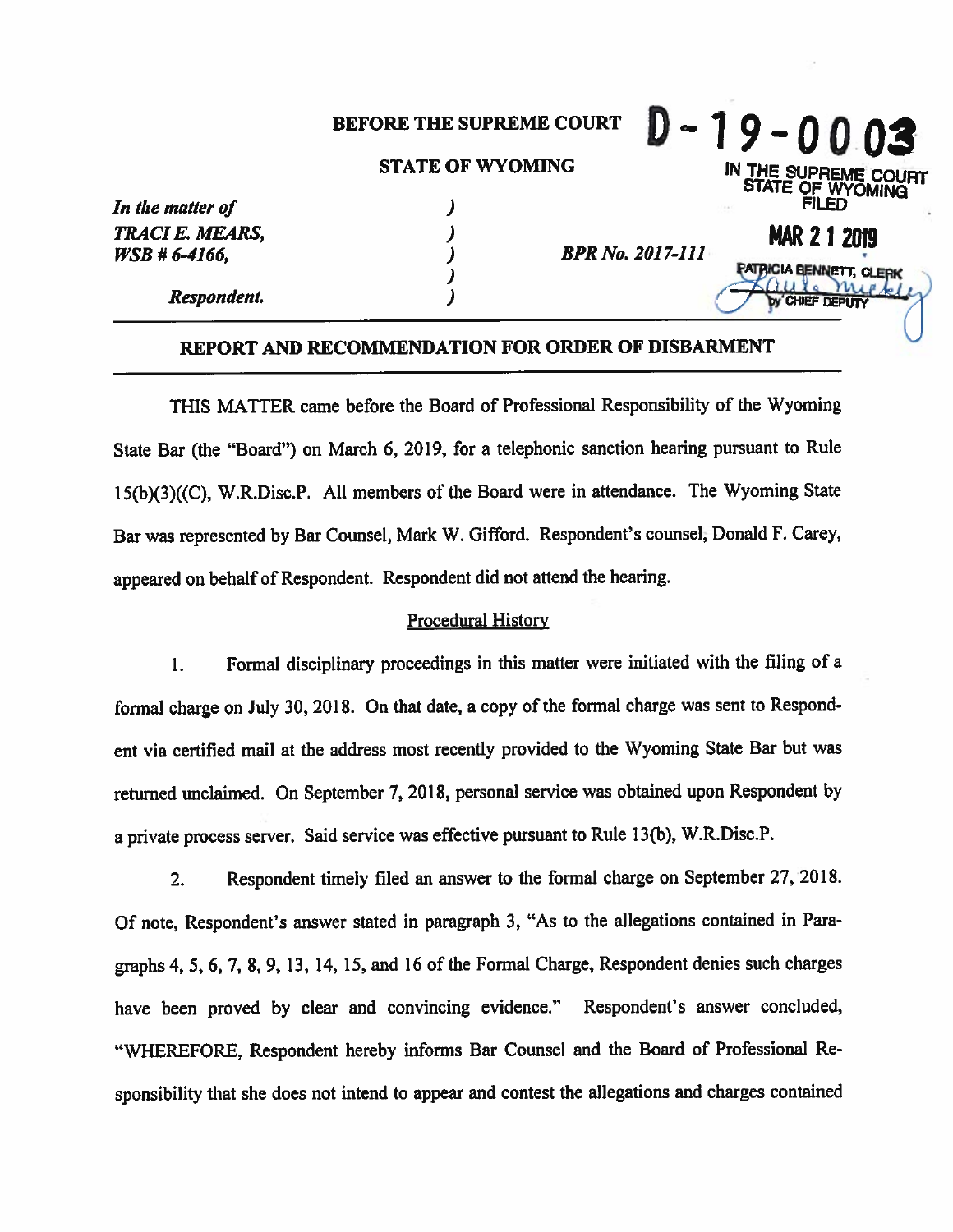in the Formal Charge." Paragraphs 13 through 16 of the formal charge alleged that Respondent made two fraudulent charges totaling \$762.85 to the debit card of a deceased friend in December 2014 and fabricated an explanation for those charges. Paragraphs 4 through 9 of the formal charge alleged that in representing the personal representative of the deceased friend's estate, Respondent filed a meritless request for extraordinary attorney fees to the probate court, thereby delaying, by nearly year, distribution of the estate's assets to decedent's two sons.

 $3<sub>1</sub>$ A scheduling conference was held October 9, 2018, with Bar Counsel and Respondent's counsel in attendance. The Board chair instructed the parties to confer and agree on a scheduling order in the case. When those efforts were unsuccessful, a second scheduling conference was requested by Bar Counsel and held on December 27, 2018, with Bar Counsel and Respondent's counsel in attendance. An order setting dates and deadlines followed on December 28, 2018.

On December 14, 2018, Bar Counsel served a notice to take Respondent's deposi-4. tion on January 21, 2019, in Casper, Wyoming, the place of Respondent's resident. On January 15, 2019, Respondent's counsel informed Bar Counsel that Respondent would not appear at the deposition.

On January 16, 2019, Bar Counsel filed a motion for sanctions with supporting 5. exhibits. Respondent's counsel filed a response to the motion on January 29, 2019. Following a hearing on the motion held on February 6, 2019, with Bar Counsel and Respondent's counsel in attendance, the Board chair entered an order granting Bar Counsel's motion for sanctions, ruling:

> Respondent shall be prohibited from offering testimony of any kind or nature in this proceeding, except as to aggravating and mitigating factors in the sanction phase. This prohibition includes submitting any testimony by affidavit in response to Bar Counsel's pending motion for summary judgment.

> > $\overline{2}$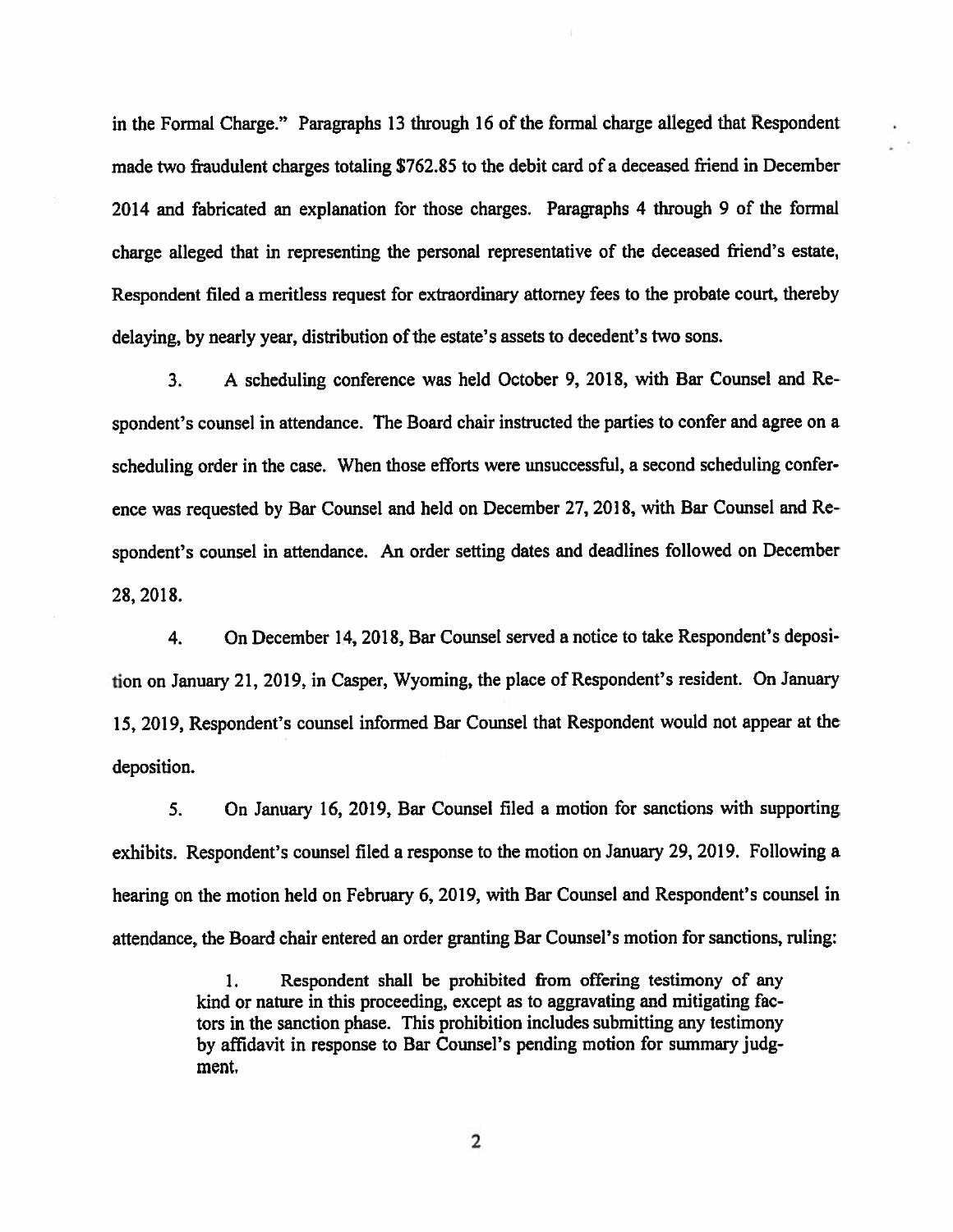Judgement by default is hereby entered against Respondent as to  $\overline{2}$ . the rules violations alleged in the Formal Charge.

6. On January 22, 2019, Bar Counsel filed a motion for summary judgment on the ground that there were no genuine issues of material fact with respect to the rules violations alleged in the formal charge. The motion was supported by Exhibits 1 through 17. Respondent's counsel did not file a response to the motion, which was heard by a panel of three members of the Board in accordance with Rule 15(a)(7), W.R.Disc.P., on February 12, 2019, with Bar Counsel and Respondent's counsel in attendance. On February 14, 2019, an order was entered granting Bar Counsel's motion for summary judgment with respect to the rules violations alleged in the formal charge.

7. The matter proceeded to a telephonic sanction hearing on March 6, 2019. On February 19, 2019, Bar Counsel filed a sanction hearing brief with supporting Exhibits A through G. Respondent's counsel did not file a similar brief.

8. All members of the Board were in attendance at the sanction hearing, which was attended by Bar Counsel and Respondent's counsel. Bar Counsel's Exhibits A through G were offered and received into evidence without objection from Respondent's counsel, as were Exhibits 1 through 17 to Bar Counsel's motion for summary judgment. The Complainant, Kyle Vinson, testified by telephone. Respondent did not appear.

#### **Findings of Fact**

9. Traci Mears is a private practitioner who is currently serving a nine-month suspension, commencing June 15, 2018. See Board of Prof. Resp. v. Mears, 2018 WY 58, 418 P.3d 829 (Wyo. 2018). A Wyoming native, Respondent went to college and law school in Seattle. She was admitted to the Washington State Bar in 2000, where she practiced for a few years, and

3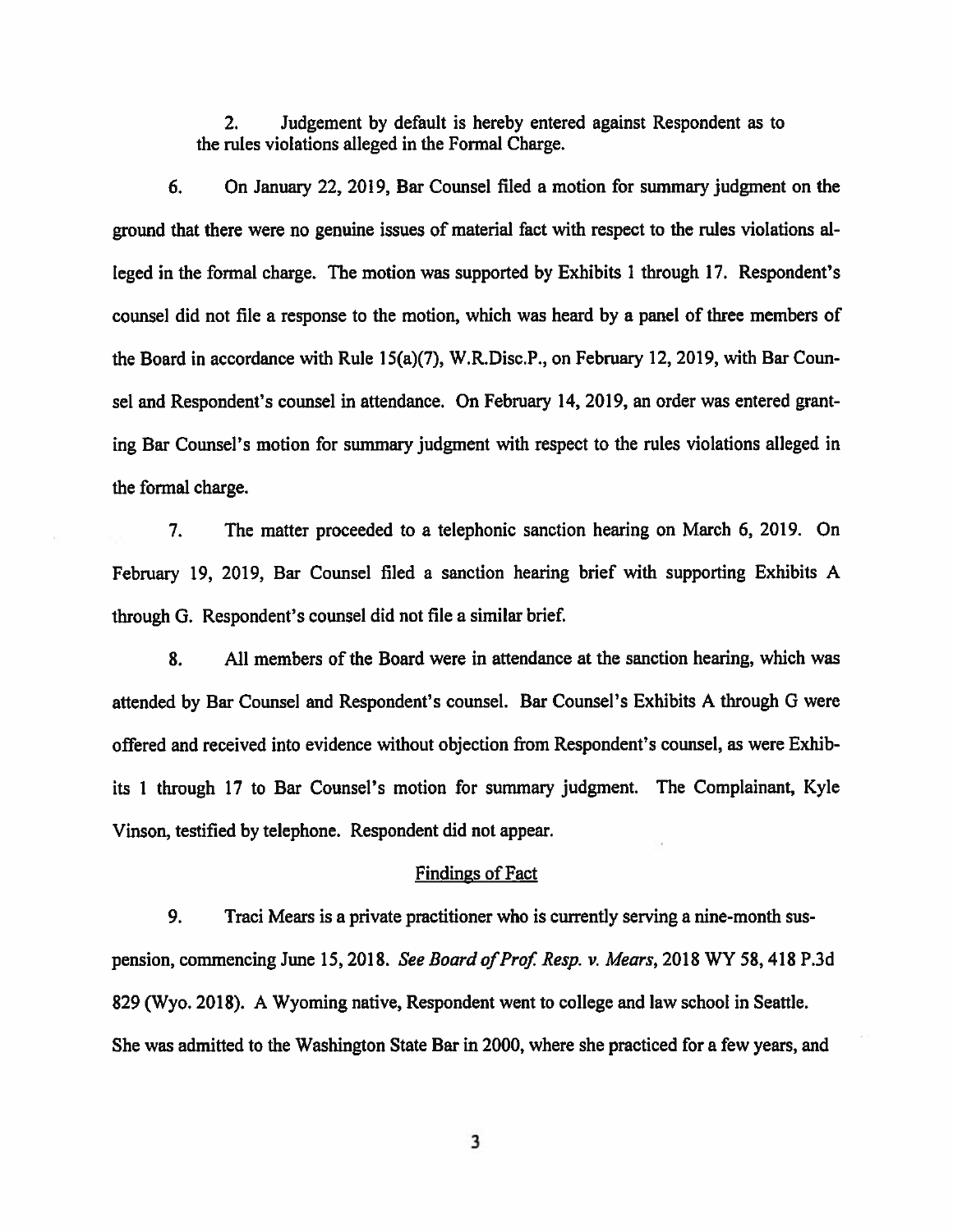was admitted in Wyoming in 2006, where she practiced (most recently as Garden Creek Law Offices in Casper and Jackson) until her current suspension.

Bar Counsel's investigation of the present matter was initiated upon receipt of a  $10.$ complaint against Respondent by Kyle Vinson. Mr. Vinson is the son of Valerie Green, a childhood friend of Respondent who died in Respondent's home in Jackson on November 11, 2014. Ms. Green left a will naming her brother, Brian Green, as Personal Representative and her sons, Kyle Andrew Vinson and Michael Aaron Pacheco, as beneficiaries. After Ms. Green's death, Respondent acted as the attorney for her estate in probate proceedings in the Ninth Judicial District Court.

### Respondent's Fraudulent Use Of Valerie Green's Debit Card After Her Death (Violations of Rules 1.15, 8.4(b) and 8.4(c))

On December 10, 2014 – approximately one month after Valerie Green's death – 11. two charges were made on Ms. Green's debit card at Jackson businesses. The first was to Spring Creek Animal Hospital, which provided veterinary services to Respondent's pets, in the amount of \$424.66. The second was to Jackson Hole Hat Company in the amount of \$386.81. On the same day, Respondent made a separate purchase at Jackson Hole Hat Company in the amount of \$93.49 and charged it to her Garden Creek Law Office debit card.

 $12.$ In March 2015, Brian Green, the Personal Representative for his sister's estate, discovered that more than 700 miles had been put on his sister's vehicle while it was in Respondent's custody after his sister's death. He also discovered the two December 2014 charges to Ms. Green's debit card and asked Respondent for an explanation. Respondent told Mr. Green that the vehicle had been used by a foreign exchange student living with Respondent, and that the foreign exchange student also made the charges to Ms. Green's debit card. On March 3, 2015, Respondent sent Mr. Green the following email:

 $\overline{\mathbf{4}}$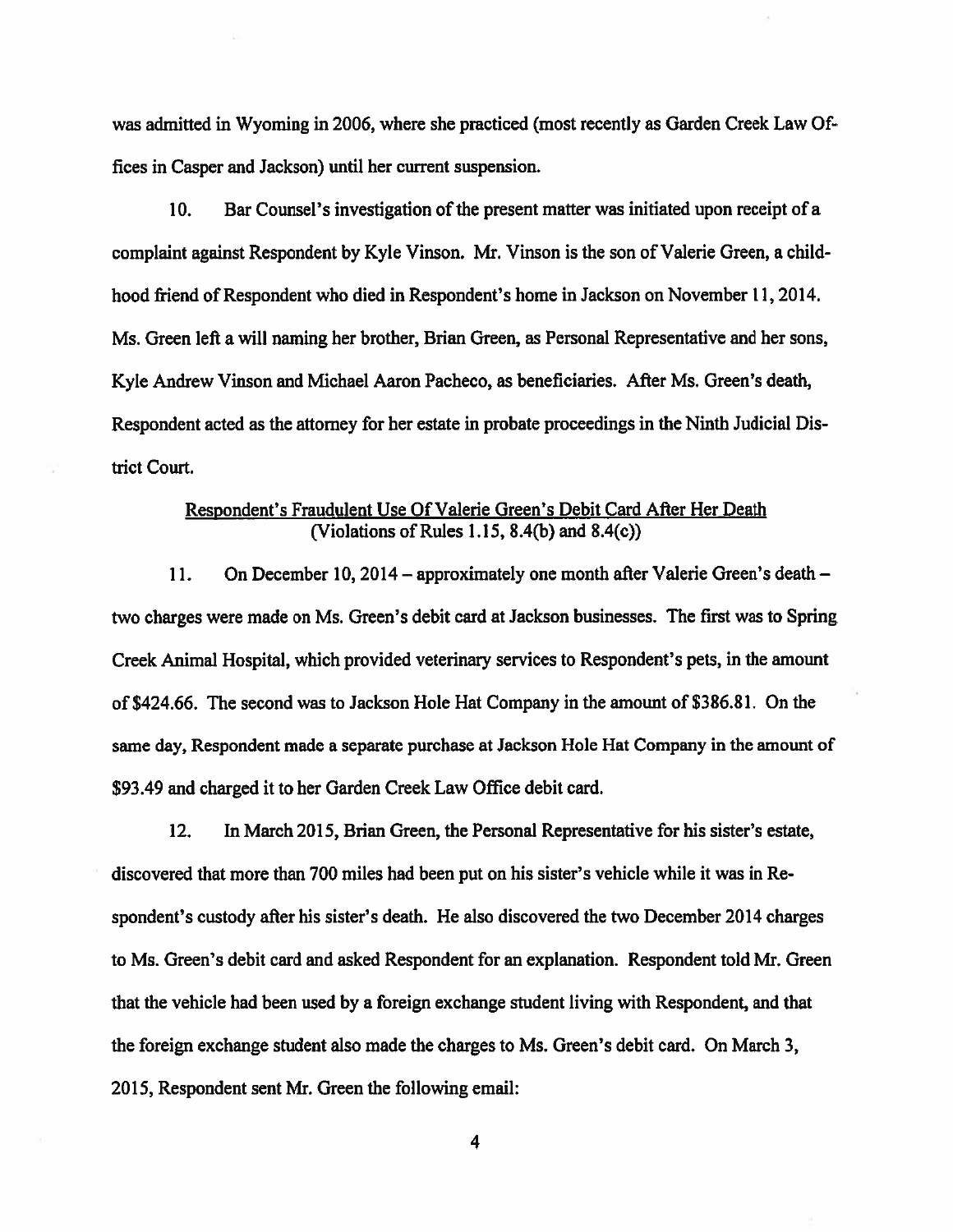#### Hey Brian-

I finally got ahold of the foreign exchange student that was staying at my house between December and January. I confronted him about the mileage on Valerie's car and he admitted to having driven the car more than he was supposed to and when I did not know. Apparently he was driving it to work at the Village and back every day, to and from his job out at Liquor Down South the days he worked there, and when he was taking care of some houses and dogs for owners who were out of town. Then it dawned on me to grill him about the Spring Creek [Animal] Hospital] charges. I keep Valerie's file with me and in December it was often at home. He thought her wallet was my wallet and he thought he was taking my card to pay for charges he incurred at Spring Creek [Animal Hospital] on my account. He intended to pay me back but 'forgot' before he left and since this never showed up on my checking account I did not know he had done this.

He denies the other charge (Jackson Hat Company??) but at this point I think it had to have been him and told him he will have to repay this too. I don't even know where that store is...do you? I was in Casper this week and specifically the days those charges were made...

I am sponsoring him to come back to the US but I told him that I was suspending his sponsorship (1) until and unless he repaid the charges; and (2) any penalties, fees, etc. are repaid if the bank will not reverse those. I told him he owns a minimum of \$1000 and we won't know the full amount until we talk to the bank. He said he will be sending \$500 in the next 2 weeks and another \$500 in April. I figured the charges totaling \$762.85 and the difference (\$237.15) could apply to the mileage he put on the car. I am his ONLY chance at sponsorship to come back to the US... Needless to say  $-1$  am permanently revoking sponsorship but he will not know this until after he repays everything.

So we need to talk to the bank about all of this and see how they want to handle it and if they are willing to reverse the charges, etc.

Traci

Mr. Green responded to Respondent's email as follows:

Not sure how to respond  $-$  the bank is already looking into it  $-$  have you seen anything in mail from them yet? I thought you said you had destroyed the card. Her file should not have been where he could have access to it. were the charges for your dogs? why would he charge something to your account without your knowledge or have access to any credit cards? If he does pay back that should help but it has caused a lot of trouble. I don't know where the hat company is either without looking it up.

Id., OBC 148.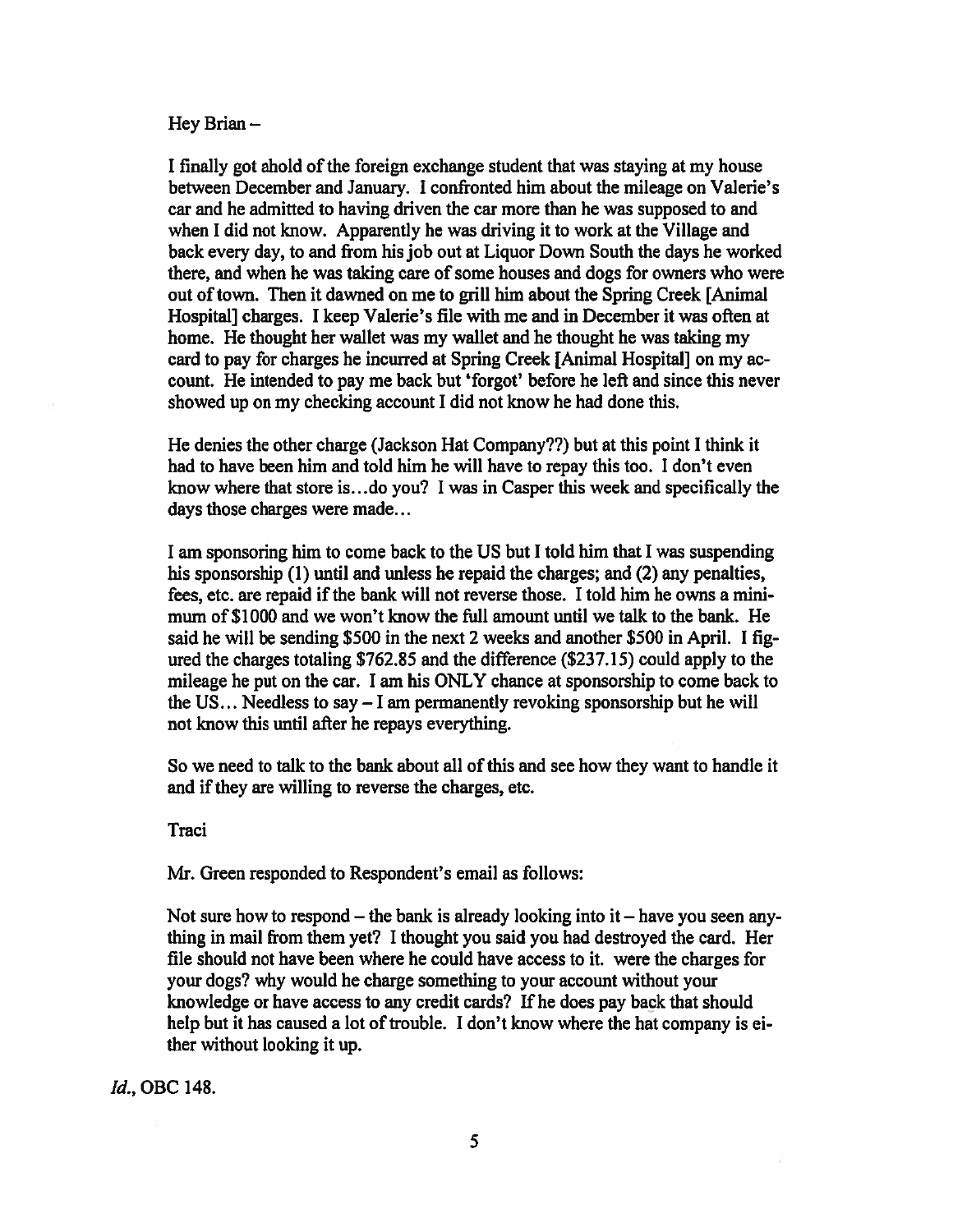#### 13. Respondent's response:

I have not seen anything from the bank yet. Will let you know as soon as I do. I suggest we go in together and let them know what we found out and see if they will agree to waive overdraft fees, etc. given the circumstances.

Her file was in my home, in my bedroom, except for times when I had things out on the kitchen table to work on it. I had no reason to believe he would have violated my trust and privacy and I have work at home all the time.

He had permission to charge things to my account at Spring Creek [Animal Hospitall but he was supposed to pay for what he charged. I keep an emergency credit card that he knows about in case there is an emergency when I am away. It is a US Bank card, too. Valerie also knew about it and actually used it once when the dryer stopped working and she had to call for it to be repaired.

I did destroy the cards but later in December. You and I checked her balances at the Bank of Jackson Hole ATM the day we opened the Memorial Fund account and we decided to pull cash from Valerie's account in an effort to get it out before the bank locked down the account and held her money. What we discussed that day was going to a US Bank ATM at some point later to avoid the bank fees and pulling out the remainder of cash in her accounts before we got the probate action filed. This is what you and I agreed was best to do. I held on to her card for that purpose but we never did that so I destroyed all of the cards in her wallet once we filed the probate.

 $14.$ On March 4, 2015, Respondent sent Mr. Green an email stating in relevant part:

The only thing that arrived today from US Bank was the most recent statement. It is attached. It shows a credit applied to Valerie's account – they must have refunded the overdraft fees and charges, etc.? Would you be willing to go to US Bank with me next week and talk to them about what I found out? I want that kid to repay and he thinks his sponsorship is on the line he is more likely to. I spoke to a friend of mine who is a police officer and another friend I went to school with who is with DCI – they said it is unlikely that anyone would pursue the kid criminally because he is out of the country now. Once I revoke sponsorship – unless he finds another US citizen willing to step in – he won't be coming back. Also because the amount is less than felony level they would likely not pursue it anyway.

15. On the same day, Mr. Green sent an email to Respondent stating in relevant part:

If the foreign exchange student does not pay – then frankly you need to make it right and actually I feel it should be paid by you anyway and then you can deal with getting reimbursed by the kid - the card was in your care - and shouldn't have been available for him to have access in any way. Sorry but I'm just looking out for the best interests of Kyle and Aaron.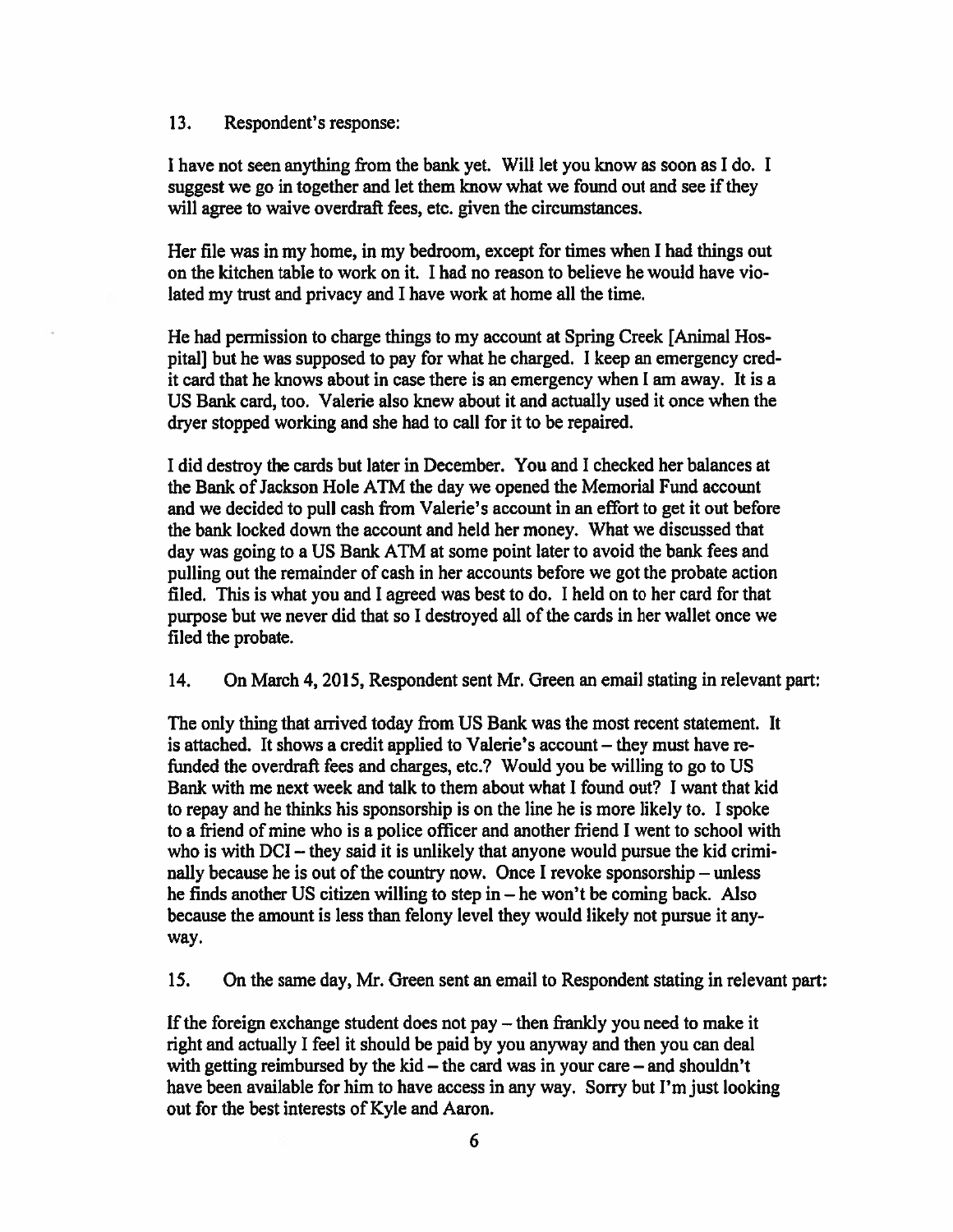16. Respondent replied as follows:

I understand and I am no less angry about it than you are. I will make it right regardless... but would like the best opportunity to have him held responsible. The card was not available to him  $-$  he went into my bedroom  $-$  a door I keep closed at all times when people are staying in my house. I could no more have anticipated that anyone would have violated my privacy and personal space or prevented this than any bank who has been hacked or anyone who has had their credit card stolen.

Perhaps my judgment in agreeing to allow him to stay with me was off but I have known this kid for 2 years and had no reason to be suspect of him.

Frankly that you would question that I would make it right is sad and indicative that you do not know what Valerie meant to me and that there is nothing I would not do for her and for her boys.

Records produced by Spring Creek Animal Hospital in response to a subpoena 17.

from Bar Counsel include an entry on Respondent's "Client Account History" dated March 9,

2015, indicating that the \$424.66 payment made on December 10, 2014, "was mistakenly

charged to wrong  $cc - rec'$ d dispute and there will be a chargeback to our  $acct - Traci$  will come

in or call in payment." On March 13, 2015, Respondent charged the \$424.66 payment on her

credit card. According to records subpoenaed from Spring Creek Animal Hospital, the payment

was for veterinary services provided to Respondent's pets.

On March 10, 2015, a few days before she made the payment to Spring Creek An-18.

imal Hospital, Respondent sent Mr. Green an email stating in relevant part:

US Bank has now received back from Spring Creek [Animal Hospital] the amount that was charged in December on Valerie's debit card. They charged it back yesterday so you should have or will be hearing from them to get those funds back so they can go into her estate account. Do you have any update on the Jackson Hat Company amount?

19. Mr. Green contacted Robert Wachter, proprietor of Jackson Hole Hat Company. On April 3, 2015, Mr. Wachter sent the following email to Mr. Green: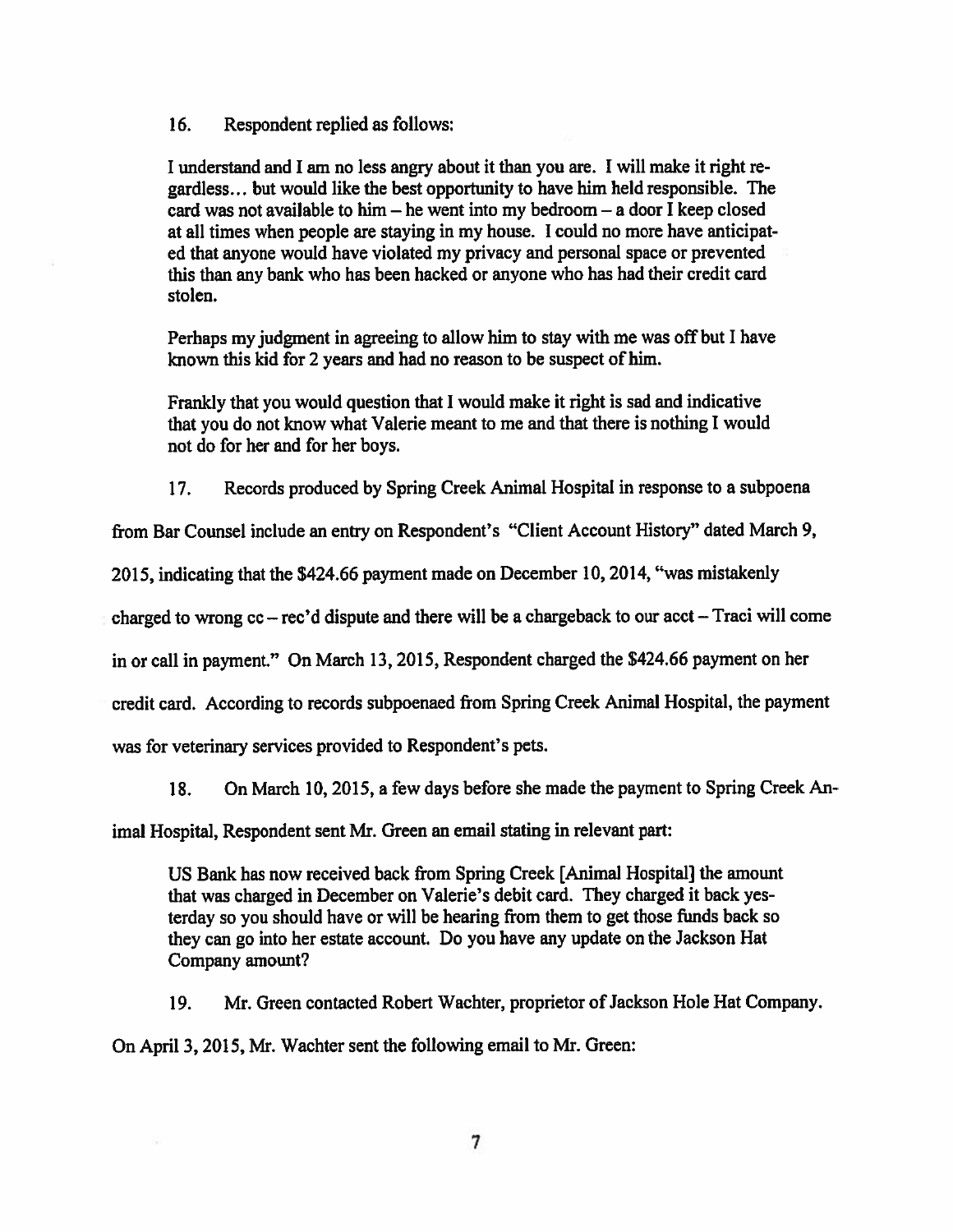Brian, the number we have on record to call when the hat came in is 307-251-1070.<sup>1</sup> I sent a Facebook message to Traci hoping she would come clean and below is the response I got back. None of this makes sense to me and all the evidence points to Traci, but I could be wrong. I just would like someone to clean it up so everyone can get on with their lives. If the charge is reversed, I will turn over all I have to the Jackson Police. Bob

Mr. Wachter, unfortunately I am not the person who purchased anything from your store and I am also challenging this and several other changes on my credit/debit cards. Sadly, I had international guests in my home last summer through February 5 whom I have only recently discovered were using my identity and credit cards without my knowledge or permission. I am an attorney here in town and in Casper and the day (in fact the entire week) the charges at your store were made I was in Casper. I had court appearances in Casper that week and I simply was not physically present to have made the charges.<sup>2</sup> Additionally, I have never been in your store and am not even sure where you are located as I have never had occasion or need to purchase anything from your hat store. I do believe I know who is responsible for the purchases from your store although I now believe more than one person may have been involved. I will gladly cooperate with any investigation. Further, if you change your approach, I do have some influence with the people whom I believe are responsible and may be able to convince them to repay the charges that were taken back from your store by the credit card company. Please accept this as formal notice not to ever contact me again through Facebook regarding this matter. Your threats are neither appropriate, accurate nor warranted and this matter would be far more professionally handled in a venue other than social media. You may direct any further inquiry to PO Box 4919, Jackson, WY 83001.

Affidavits from Cynthia Engelstad, part owner of Jackson Hole Hat Company, 20.

and Kathryn Pederson, a store employee, submitted in support of Bar Counsel's motion for

summary judgment, attested to the fact that it was Respondent who made two purchases at the

store on December 10, 2014.

The three-member panel of the Board which heard Bar Counsel's motion for 21.

summary judgment found that the foregoing conduct, all of which was undisputed by Respond-

<sup>&</sup>lt;sup>1</sup> According to records produced by Spring Creek Animal Hospital, (307) 251-1070 is Respondent's phone number.

<sup>&</sup>lt;sup>2</sup> On December 10, 2014, Respondent made purchases on her Garden Creek Law Office debit card at several Jackson businesses, including Jackson Hole Books, Full Circle Frameworks and, as mentioned above, Jackson Hole Hat Company.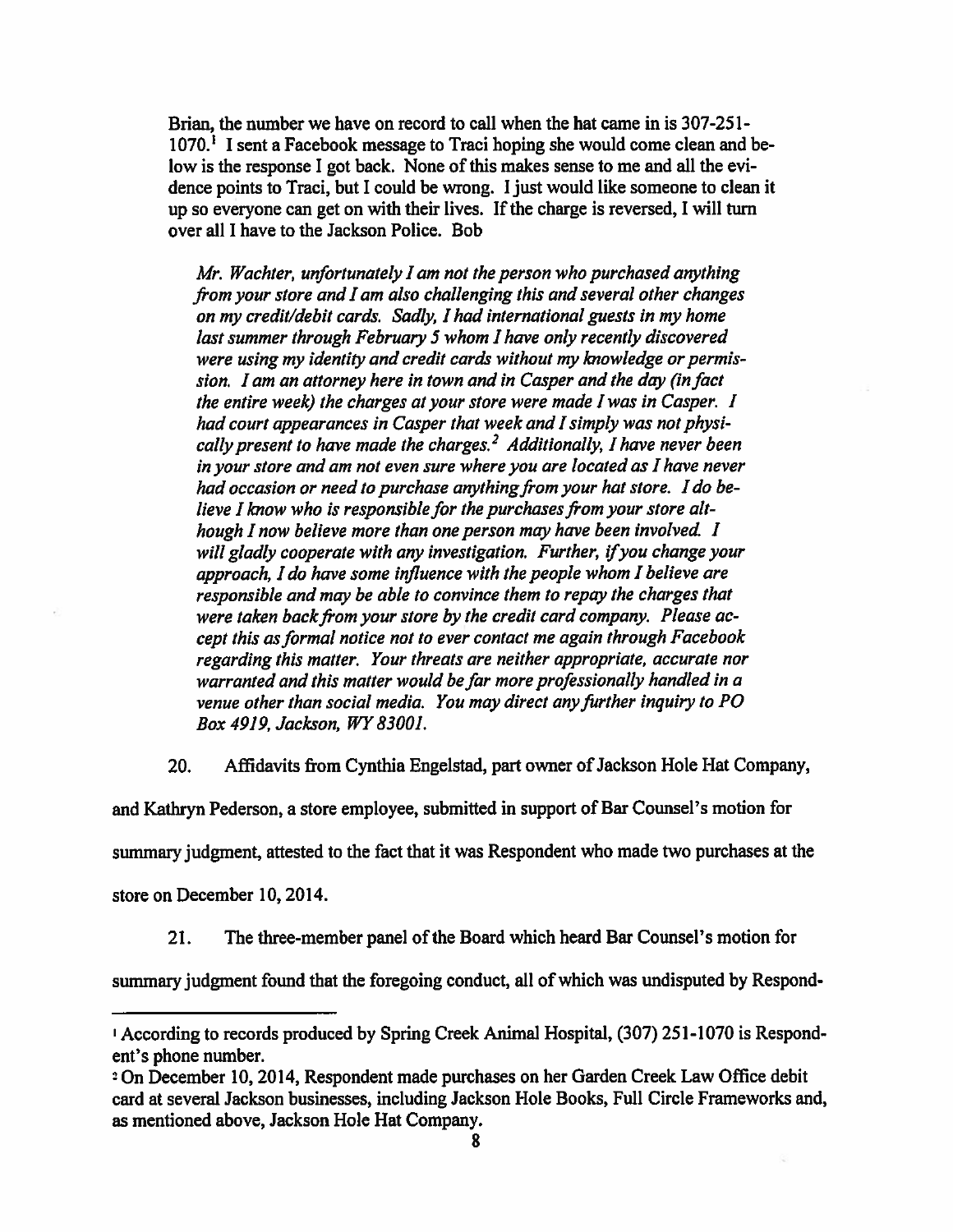ent, constitutes clear and convincing evidence that Respondent used her deceased friend's debit card to purchase goods and services, and that such conduct violates Rules 8.4(b) (criminal act reflecting adversely on lawyer's honesty, trustworthiness or fitness) and 8.4(c) (conduct involving dishonesty, fraud, deceit or misrepresentation), W.R.Prof.Cond. Unauthorized use of the debit card as well as the unauthorized use of Ms. Green's vehicle after her death constitute violations of Rule 1.15 (duty to safeguard client property). The hearing panel's findings are hereby adopted and affirmed by the full Board.

### Respondent's Attempt to Collect an Unreasonable Fee in the Probate Proceeding (Violation of Rules 1.5, 3.1 and  $8.4(d)$ )

 $22.$ Rule 1.5 imposed upon Respondent the duty to have a clear understanding with the client regarding the fees that would be charged for her work on the Valerie Green probate. See Rule 1.5(b), W.R.Prof.Cond. Respondent told Mr. Green from the beginning that she would not charge a fee for her work on the case, owing to her friendship with the decedent, but later changed her mind. In a November 7, 2016, email to Mr. Green, Respondent wrote:

I am withdrawing my previous offer to waive fees which was made only out of respect for my lifelong friendship with Valerie and as a gesture of kindness towards Kyle and Aaron. Given the absolute lack of appreciation or consideration for the time, unreimbursed costs I did not include (cleaning fees, new mattress, etc. from Valerie passing at my home, the costs I incurred for her funeral, the efforts I made to secure hugely reduced lodging for all of the family for the funeral and beyond – which Mike and the boys took extreme advantage of staying many days beyond the funeral, etc.) I am no longer willing to extend that gift.

 $23.$ Rule 1.5(a), W.R.Prof.Cond., provides in relevant part, "A lawyer shall not make

an agreement for, charge, or collect an unreasonable fee or an unreasonable amount for expens-

es." On September 1, 2016, Respondent filed a Final Report, Accounting, and Petition for Dis-

tribution in the Green probate which indicated that the assets of the estate consisted of

\$20,657.48 in cash. Respondent sought attorneys' fees in the amount of \$5,175.21 based not on-

9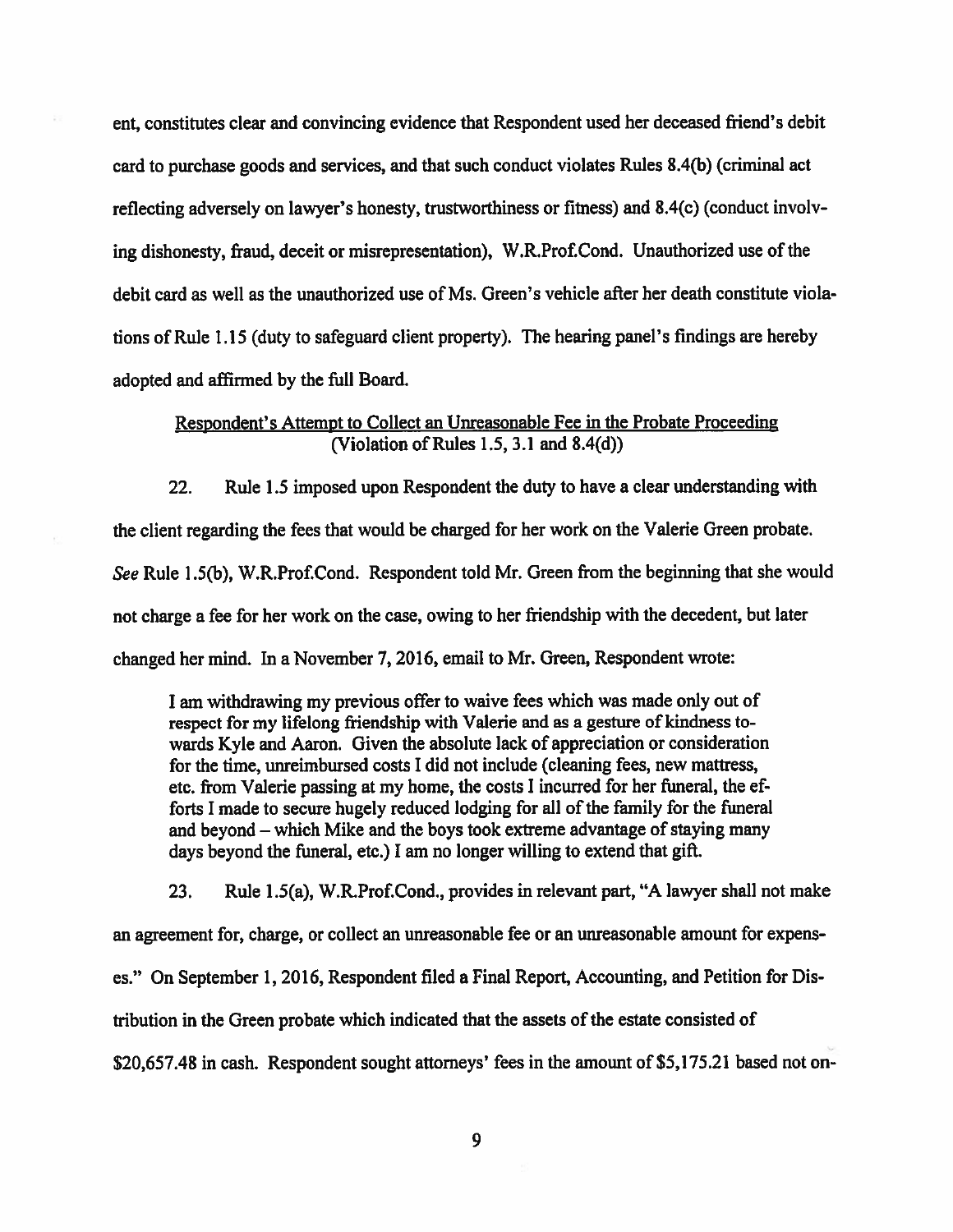ly on the value of the estate but also on \$213,511,22 in life insurance benefits and retirement account proceeds paid to Ms. Green's sons as beneficiaries.

24. On September 16, 2016, Kyle Vinson filed an Objection to Final Report, Accounting, and Petition for Distribution based, in part, on Respondent's inclusion of non-estate assets in the calculation of attorney's fees. Exhibit 12, OBC 018. Mr. Vinson stated, "I would like Ms. Mears to explain to the Court the resolution of banking accounts in which the inadvertent use of Decedent's debit card by a foreign exchange student staying in Ms. Mears' house resulted in a \$763.87 that was refunded by U.S. Bank." Mr. Vinson's objection pointed out other deficiencies in the handling of the probate.

 $25.$ On November 8, 2016, Respondent filed a response to Mr. Vinson's objection in which Respondent provided excruciating details regarding Ms. Green's death, the resulting mess in Respondent's residence and clean-up efforts that followed. Respondent argued that she was entitled to extraordinary fees and defended her change-of-heart with respect to the charging of a fee as follows:

While waiving Counsel's statutory fees were initially considered, had this decision been made, my fees would have been gifted back to the boys once the Estate was closed. Counsel considered this out of respect for the decedent, my lifelong best friend and for no other reason. This decision to make this fit was never made in final and any consideration thereof is no longer offered.

With respect to the unauthorized charges to Ms. Green's debit card, Respondent offered the fol-

lowing explanation:

As Mr. Vinson mentioned in his Objection, the resolution to the circumstances in which a foreign exchange student mistakenly took from my dresser the debit card belonging to Ms. Green (he thought it was Ms. Mears' debit card which he had permission to use) was that the bank refunded those charges and any fees associated with Ms. Green's account. Additionally, the exchange student repaid to the two businesses the charges that were refunded so those businesses could not be harmed by his mistake.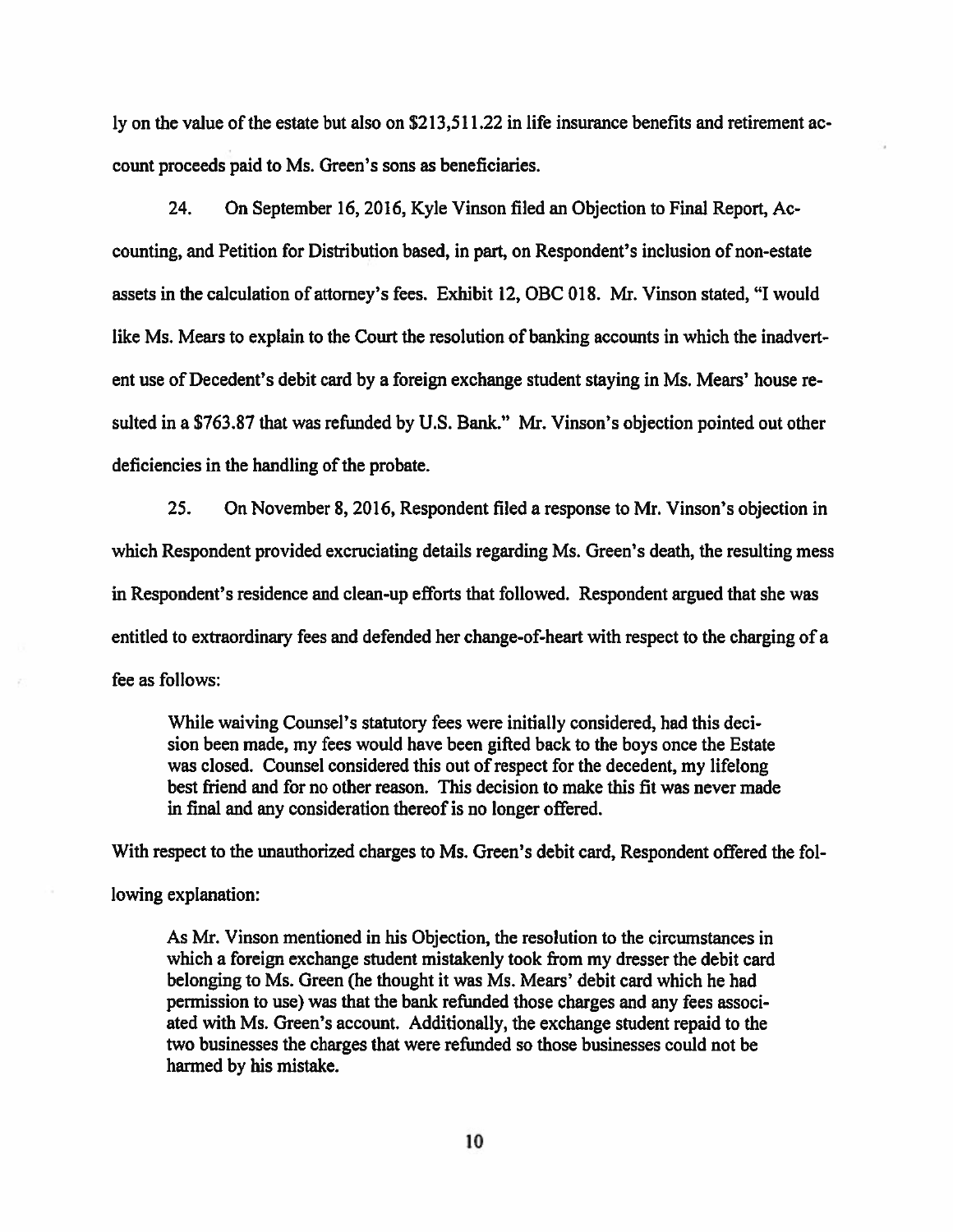As mentioned above, it was actually Respondent who made things right with her veterinarian on the \$424.66 charge after Mr. Green challenged the charge. There is no evidence that Jackson Hole Hat Company was ever repaid, and certainly no evidence that a "foreign exchange student" was involved in either transaction.

On February 6, 2017, Mr. Vinson filed a response to Respondent's November 8, 26. 2016, submittal in which he argued in part that the activities for which Respondent sought to recover extraordinary fees were not legal services at all. Pointing to Respondent's lack of diligence in getting the estate closed, Mr. Vinson concluded, "Mrs. Mears did indeed take care of this matter in a less professional, more lethargic manner than expected of a licensed attorney."

27. Also, on February 6, 2017, Mr. Green filed a response to Respondent's November 8, 2016, submittal in which he detailed numerous irregularities in Respondent's handling of the estate, including the unauthorized use of his sister's car after her death. Mr. Green disclosed that the unauthorized use of his sister's vehicle and the unauthorized charges on her debit card prompted him to seek other counsel in April 2015, an effort he abandoned when he could not find an attorney to take on such a small estate.

28. On June 14, 2017, Judge Timothy C. Day issued an order on Mr. Vinson's objection. Exhibit 16. Judge Day awarded statutory attorney fees to Respondent based upon the \$27,749.42 value of the estate. Noting that recovery of extraordinary expenses is "limited to legal services provided ancillary to the estate," Judge Day observed, "Ms. Mears seeks to recover for expenses including making funeral arrangements and travel arrangements for family after the decedent's death, cleaning the home where the decedent passed away (which was Ms. Mears's home) and disposing of personal property." Judge Day concluded, "The Court finds that such fees were incurred by performing personal services but were not fees incurred in the provision of legal services which are the type of fees recoverable through Wyo. Stat. § 2-7-804(b)."

11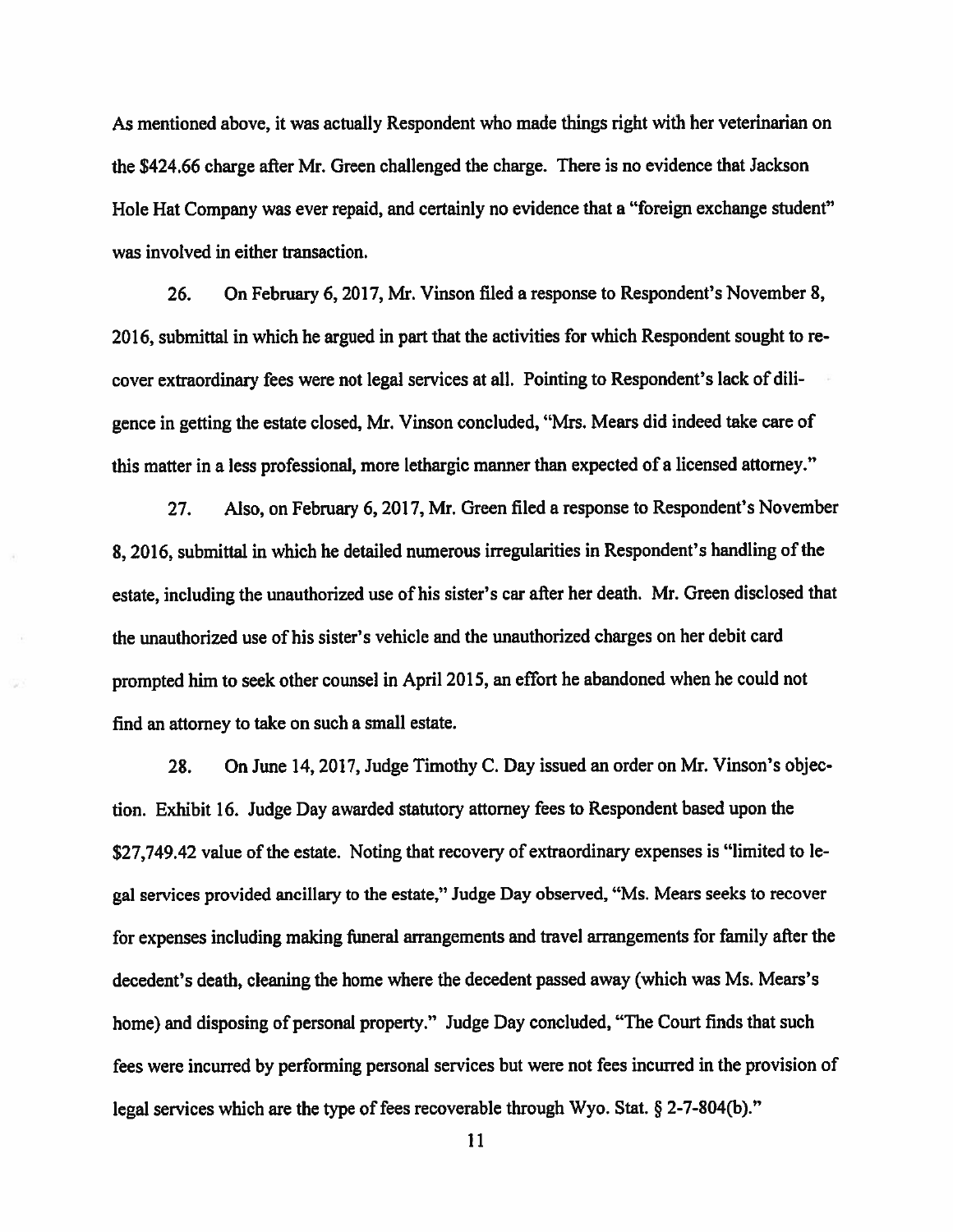29. On August 4, 2017, an Order Approving Final Report and Accounting and Decree of Distribution was entered. Exhibit 17. For a small probate opened in January 2015 (see Exhibit 10), the passage of more than 30 months before closure is inexcusable. Much of that delay – from the time of filing the Final Report in September 2016 until closure of the probate nearly a year later – was caused by Respondent's filing of a meritiess claim for attorney's fees.

 $30<sub>1</sub>$ The three-member panel of the Board which heard Bar Counsel's motion for summary judgment found that the foregoing conduct, all of which was undisputed by Respondent, constitutes clear and convincing evidence of Respondent's violation of Rules 1.5 (attorney fees), 3.1 (meritorious claims and contentions) and 8.4(d) (conduct prejudicial to the administration of justice), W.R.Prof.Cond. The hearing panel's findings are hereby adopted and affirmed by the full Board.

The Board finds that in committing the foregoing misconduct, Respondent violat-31. ed duties owed to the client, the public, and the legal system. The Board finds that Respondent acted both knowingly and intentionally, and that actual harm was inflicted upon Valerie Green's personal representatives and her heirs, her sons, as a result of Respondent's misconduct.

- $32.$ The following aggravating are present in this case:
	- a. Prior disciplinary offenses. Respondent is presently suspended pursuant to a nine-month order of suspension commencing June 15, 2018. The suspension was ordered for Respondent's multiple violations of Rule 8.1 (knowingly making a false statement of material fact in connection with a disciplinary matter) and Rule 8.4(c) (conduct involving dishonesty, fraud, deceit, or misrepresentation). See Board of Prof. Resp. v. Mears, 2018 WY 58, 418 P.3d 829 (Wyo. 2018).
	- b. Dishonest or selfish motive.
	- c. A pattern of misconduct. In significant respects, the misconduct committed by Respondent in this matter is disturbingly similar to the conduct that led to Respondent's nine-month suspension in the previous disciplinary case.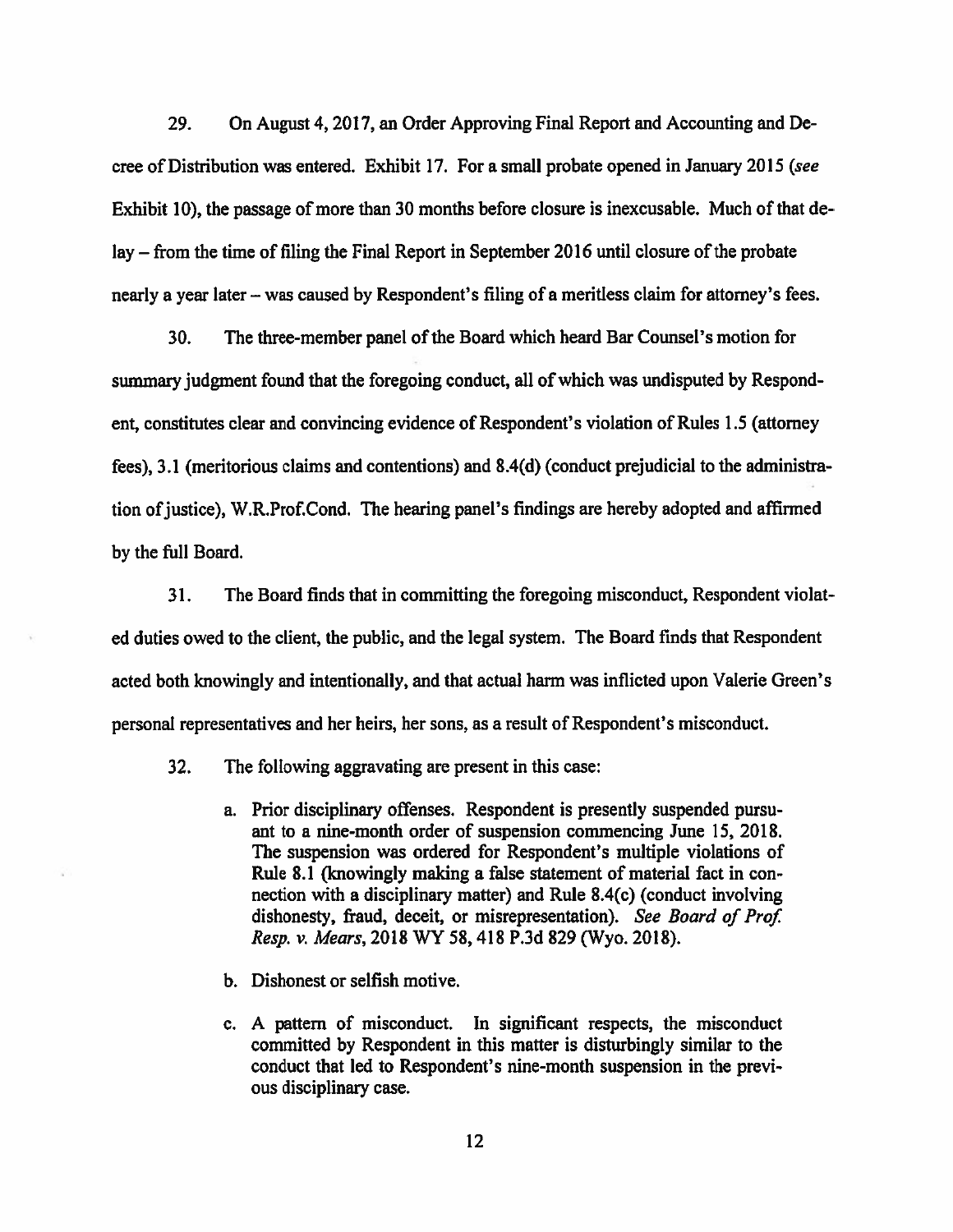- d. Multiple offenses. In this matter, there is clear and convincing evidence that Respondent violated six different rules and violated duties owed the client, the public and the legal system in misconduct committed over a several-year period.
- e. Bad faith obstruction of the disciplinary proceeding by intentionally failing to comply with rules or orders of the disciplinary agency. Through her counsel, Respondent made material misrepresentations to Bar Counsel in her response to Mr. Vinson's complaint and failed to appear for a duly-noticed deposition in this proceeding.
- f. Submission of false evidence, false statements, or other deceptive practices during the disciplinary process. As indicated above, through her counsel, Respondent made material misrepresentations to Bar Counsel in her response to Mr. Vinson's complaint.
- g. Refusal to acknowledge wrongful nature of conduct. Respondent has been steadfast in her denial that she made the fraudulent charges to her deceased friend's debit card.
- h. Vulnerability of the victims. Both the personal representative and the two heirs were injured by Respondent's conduct. When the personal representative and the Complainant, Kyle Vinson, challenged the fraudulent debit card charges, Respondent fabricated an excuse and repeated that fabrication in her filings with the probate court.
- i. Substantial experience in the practice of law. Respondent was admitted to practice in Washington in 2000 and in Wyoming in 2006.
- *i.* Indifference to making restitution. The evidence shows that Respondent never repaid the Jackson Hole Hat Company for the \$386.81 purchase she made on her deceased friend's debit card after the charge was reversed by the bank as a fraudulent charge. In effect, Respondent made the purchase under false pretenses and, ultimately, never paid for the merchandise.
- k. Illegal conduct; i.e., making fraudulent charges on her deceased friend's debit card.
- 33. There are no mitigating factors present in this case.
- 34. The Board finds that the findings set forth above have been proved by clear and

convincing evidence found in the exhibits to Bar Counsel's motion for summary judgment, the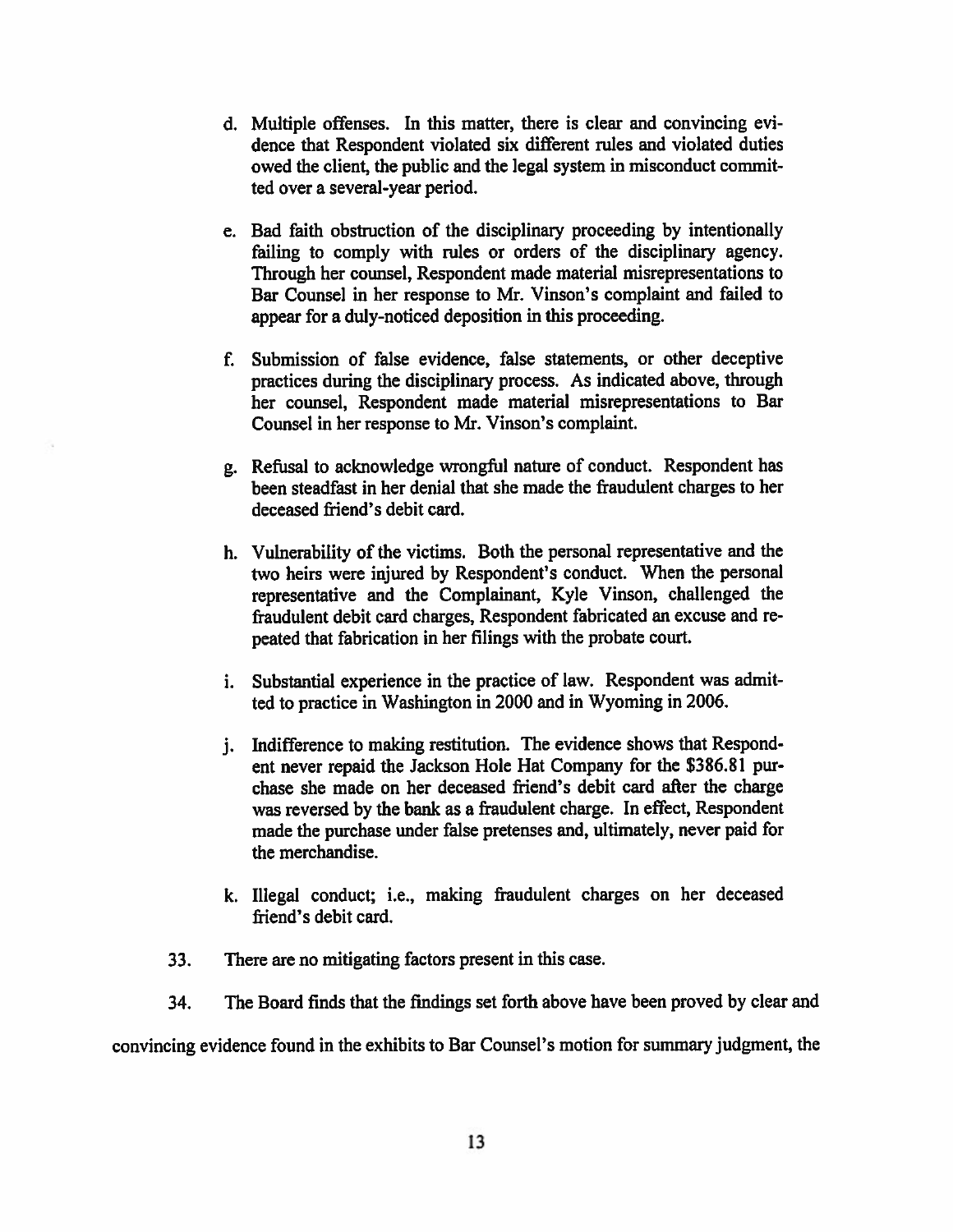exhibits to Bar Counsel's motion for sanctions, and in the testimony of Complainant, Kyle Vinson.

In light of the findings set forth above, the Board finds that the appropriate sanc-35. tion for Respondent's misconduct is disbarment.

36. In its deliberations, the Board considered and discussed the request of Respondent's counsel that any report issued in this matter include a recommendation that the Wyoming Supreme Court direct the Wyoming State Bar not to issue a press release regarding any order of discipline that may issue in this matter. The Board gave due consideration to the request and determined that it lacks the authority to make such a recommendation. However, the Board agrees that the issuance of such press releases in cases in which the Court issues an order of public discipline serves several important purposes, including providing notice to the public that the Wyoming State Bar can and does act to police its own and that lawyers who stray from their ethical obligations are held accountable for their actions.

#### Conclusions of Law

37. Rule 1.5(a), W.R.Prof.Cond., provides in relevant part, "A lawyer shall not make an agreement for, charge, or collect an unreasonable fee or an unreasonable amount for expens $es."$ 

38. Rule 1.15(a), W.R.Prof.Cond., provides in relevant part, "A lawyer shall hold property of clients or third persons that is in the lawyer's possession in connection with the representation separate from the lawyer's own property."

Rule 3.1(a), W.R.Prof.Cond., provides in relevant part, "A lawyer shall not bring 39. or defend a proceeding, or assert or controvert an issue therein, unless there is a basis in law and fact for doing so that is not frivolous \*\*\*."

Rule 8.4, W.R.Prof.Cond., provides in relevant part: 40.

 $14$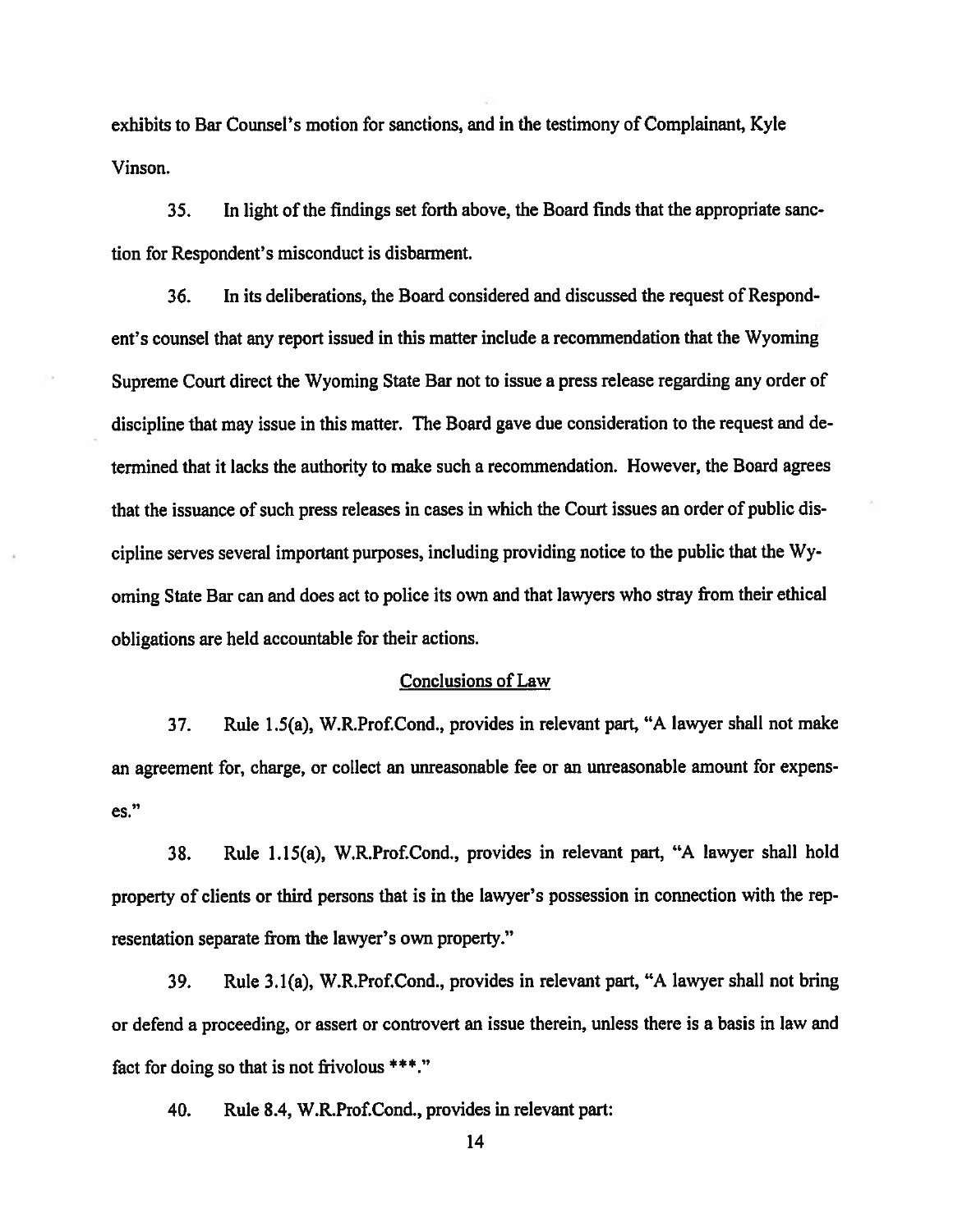Rule 8.4. Misconduct.

It is professional misconduct for a lawyer to:

(a) violate or attempt to violate the Rules of Professional Conduct, knowingly assist or induce another to do so, or do so through the acts of another:

(b) commit a criminal act that reflects adversely on the lawyer's honesty, trustworthiness or fitness as a lawyer in other respects;

(c) engage in conduct involving dishonesty, fraud, deceit or misrepresentation; [or]

(d) engage in conduct that is prejudicial to the administration of justice 电电电

Rule 15(b)(3)(D), W.R.Disc., P., lists the factors to be considered in determining 41. lawyer sanctions:

- (D) In imposing a sanction after a finding of misconduct by the respondent, the BPR shall consider the following factors, as enumerated in the ABA Standards for Imposing Lawyer Sanctions, which standards shall be applied by the BPR in determining the appropriate sanction:
	- Whether the lawyer has violated a duty owed to a client, to the public,  $(i)$ to the legal system, or to the profession;
	- (ii) Whether the lawyer acted intentionally, knowingly, or negligently;
	- (iii) The actual or potential injury caused by the lawyer's misconduct; and

(iv) The existence of any aggravating or mitigating factors.

42. The American Bar Association's Standards for Imposing Lawyer Sanctions (the

"ABA Standards") state, "The purpose of lawyer discipline proceedings is to protect the public and the administration of justice from lawyers who have not discharged, will not discharge, or are unlikely properly to discharge their professional duties to clients, the public, the legal system, and the legal profession."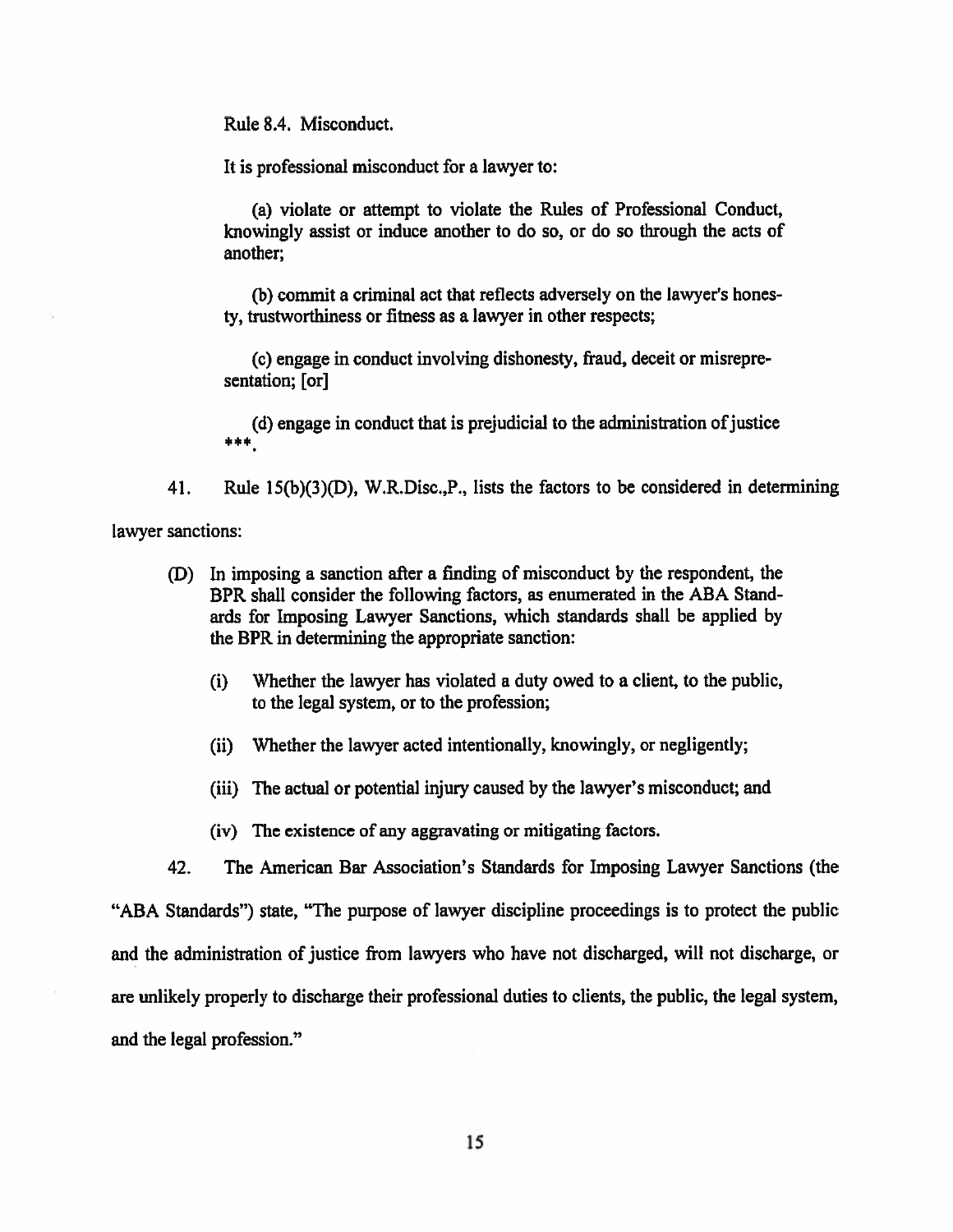ABA Standard 3.0 lists the factors to be considered in imposing a sanction after a 43. finding of lawyer misconduct, and essentially mirrors the language of Rule  $15(b)(3)(D)$ , W.R.Disc.Proc.:

- (a) the duty violated;
- (b) the lawyer's mental state;
- (c) the potential or actual injury caused by the lawyer's misconduct; and
- (d) the existence of aggravating or mitigating factors.
- Standard 5.1 sets forth the sanction guidelines for lawyers who demonstrate a 44.

failure to maintain personal integrity and is applicable to situations in which lawyers have com-

mitted a violation of Rule 8.4(b) (criminal conduct) and Rule 8.4(c) (conduct involving dishones-

ty, fraud, deceit or misrepresentation):

5.1 Failure to Maintain Personal Integrity

Absent aggravating or mitigating circumstances, upon application of the factors set out in Standard 3.0, the following sanctions are generally appropriate in cases involving a criminal act that reflects adversely on the lawyer's honesty, trustworthiness, or fitness as a lawyer in other respects, or in cases with conduct involving dishonesty, fraud, deceit, or misrepresentation:

- 5.11 Disbarment is generally appropriate when:
	- (a) a lawyer engages in serious criminal conduct, a necessary element of which includes intentional interference with the administration of justice, false swearing, misrepresentation, fraud, extortion, misappropriation, or theft; or the sale, distribution or importation of controlled substances; or the intentional killing of another; or an attempt or conspiracy or solicitation of another to commit any of these offenses; or
	- (b) a lawyer engages in any other intentional conduct involving dishonesty, fraud, deceit, or misrepresentation that seriously adversely reflects on the lawyer's fitness to practice.
- 5.12 Suspension is generally appropriate when a lawyer knowingly engages in criminal conduct which does not contain the elements listed in Standard 5.11 and that seriously adversely reflects on the lawyer's fitness to practice.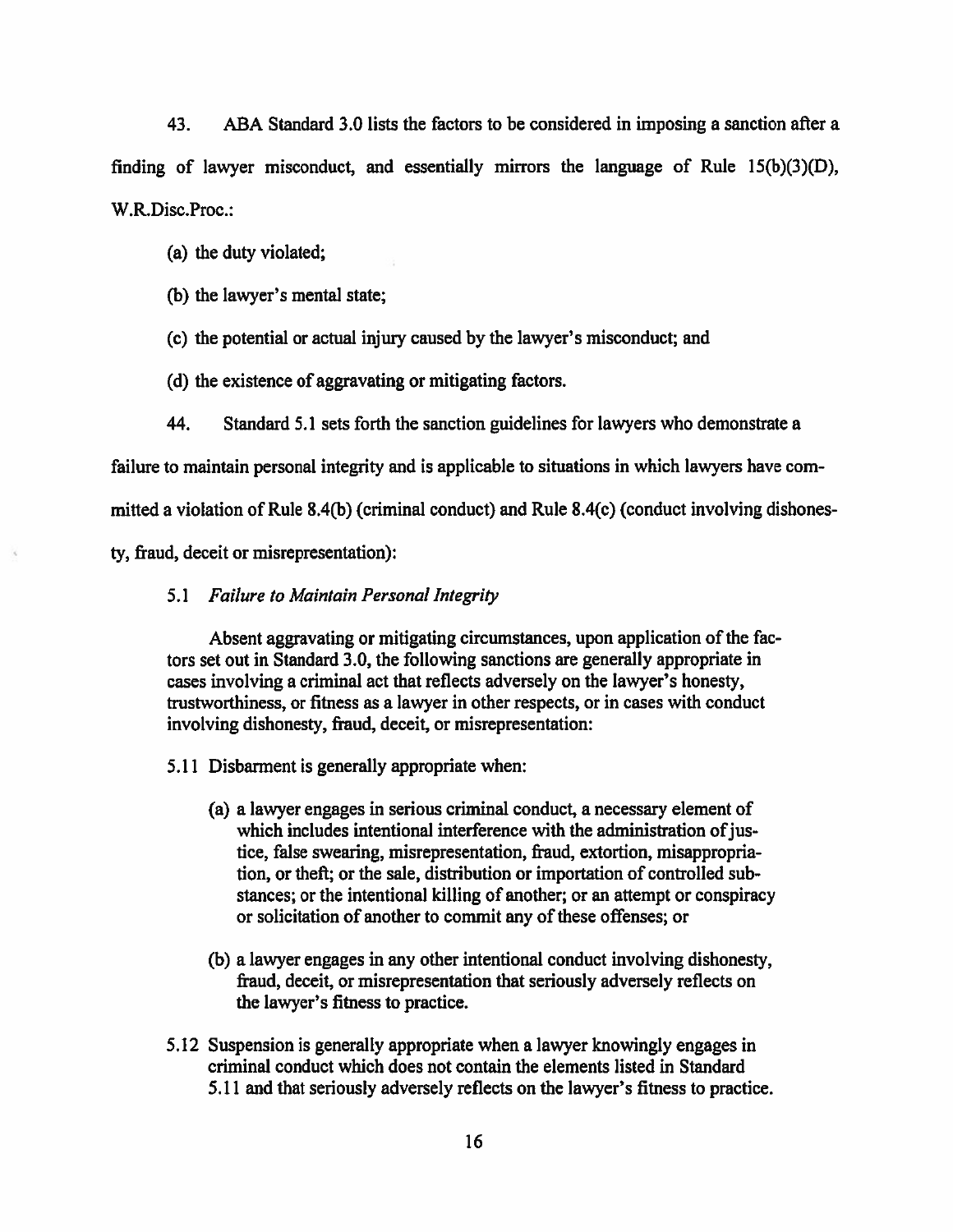- 5.13 Reprimand [i.e., "public censure" under Rule 9(a)(3), Wyo.R.Disc.Proc.] is generally appropriate when a lawyer knowingly engages in any other conduct that involves dishonesty, fraud, deceit or misrepresentation and that adversely reflects on the lawyer's fitness to practice law.
- 5.14 Admonition [i.e., "private reprimand" under Rule 9(a)(4), Wyo.R.Disc.Proc. is generally appropriate when a lawyer engages in any other conduct that reflects adversely on the lawyer's fitness to practice law.
- 45. Respondent's violation of Rule 1.5 implicates ABA Standard 7.0:

#### $7.0$ Violations of Other Duties Owed as a Professional

Absent aggravating or mitigating circumstances, upon application of the factors set out in Standard 3.0, the following sanctions are generally appropriate in cases involving false or misleading communication about the lawyer or the lawyer's services, improper communication of fields of practice, improper solicitation of professional employment from a prospective client, unreasonable or improper fees, unauthorized practice of law, improper withdrawal from misrepresentation, or failure to report professional misconduct.

- 7.1 Disbarment is generally appropriate when a lawyer knowingly engages in conduct that is a violation of a duty owed as a professional with the intent [i.e., "private reprimand" under Rule 9(a)(4), Wyo.R.Disc.Proc.] to obtain a benefit for the lawyer or another, and causes serious or potentially serious injury to a client, the public or the legal system.
- 7.2 Suspension is generally appropriate when a lawyer knowingly engages in conduct that is a violation of a duty owed as a professional and causes injury or potential injury to a client, the public, or the legal system.
- 7.3 [Public censure] is generally appropriate when a lawyer negligently engages in conduct that is a violation of a duty owed as a professional and causes injury or potential injury to a client, the public, or the legal system.
- 7.4. [Private reprimand] is generally appropriate when a lawyer engages in an isolated instance of negligence that is a violation of a duty owed as a professional, and causes little or no actual or potential injury to a client, the public, or the legal system.
- 46. Respondent's violation of Rule 1.15 (safekeeping client property) falls within

#### Standard 4.1:

4.1 Failure to Preserve the Client's Property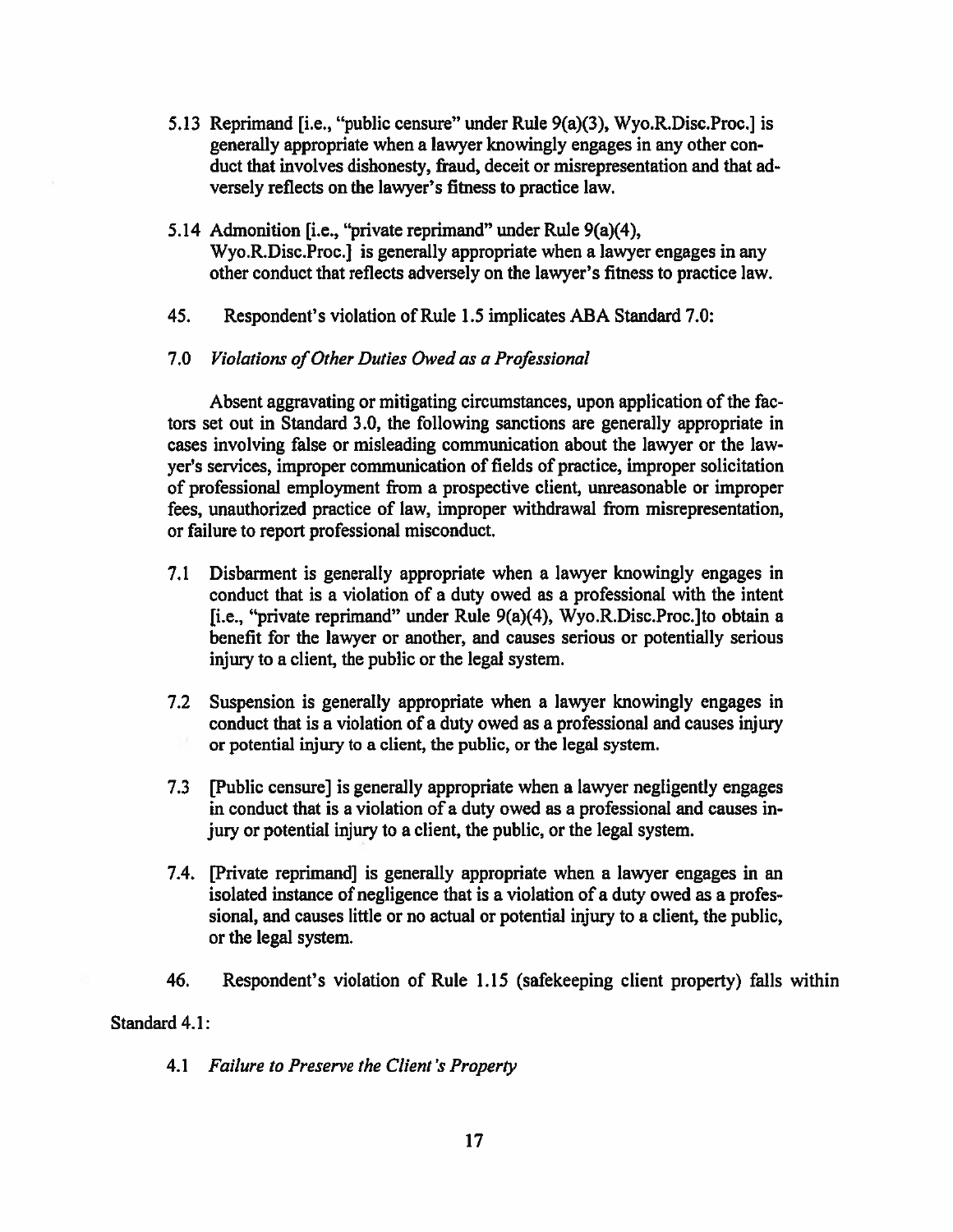Absent aggravating or mitigating circumstances, upon application of the factors set out in Standard 3.0, the following sanctions are generally appropriate in cases where the lawyer engages in fraud, deceit, or misrepresentation directed toward a client:

- 4.11 Disbarment is generally appropriate when a lawyer knowingly converts client property and causes injury or potential injury to a client.
- 4.12. Suspension is general appropriate when a lawyer knows or should know that he is dealing improperly with client property and causes injury or potential injury to a client.
- 4.13 [Public censure] is generally appropriate when a lawyer is negligent in dealing with client property and causes injury or potential injury to a client.
- 4.14 [Private reprimand] is generally appropriate when a lawyer is negligent in dealing with client property and causes little or no actual or potential injury to a client.
- 47. Respondent's violation of Rule 3.1 (meritorious claims and contentions) falls un-

### der Standard 6.2:

6.2 Abuse of the Legal Process

Absent aggravating or mitigating circumstances, upon application of the factors set out in Standard 3.0, the following sanctions are generally appropriate in cases involving failure to expedite litigation or bring a meritorious claim, or failure to obey any obligation under the rules of the tribunal except for an open refusal based on an assertion that no valid obligation exists:

- 6.21 Disbarment is generally appropriate when a lawyer knowingly violates a court order or a rule with the intent to obtain a benefit for the lawyer or another, and causes serious or potentially serious injury to a party or causes serious or potentially serious interference with a legal proceeding.
- 6.22 Suspension is generally appropriate when a lawyer knows that he or she is violating a court order or rule, and causes injury or potential injury to a client or a party, or causes interference or potential interference with a legal proceeding.
- 6.23 [Public censure] is generally appropriate when a lawyer negligently fails to comply with a court order or rule, and causes injury or potential injury to a client or other party, or causes interference or potential interference with a legal proceeding.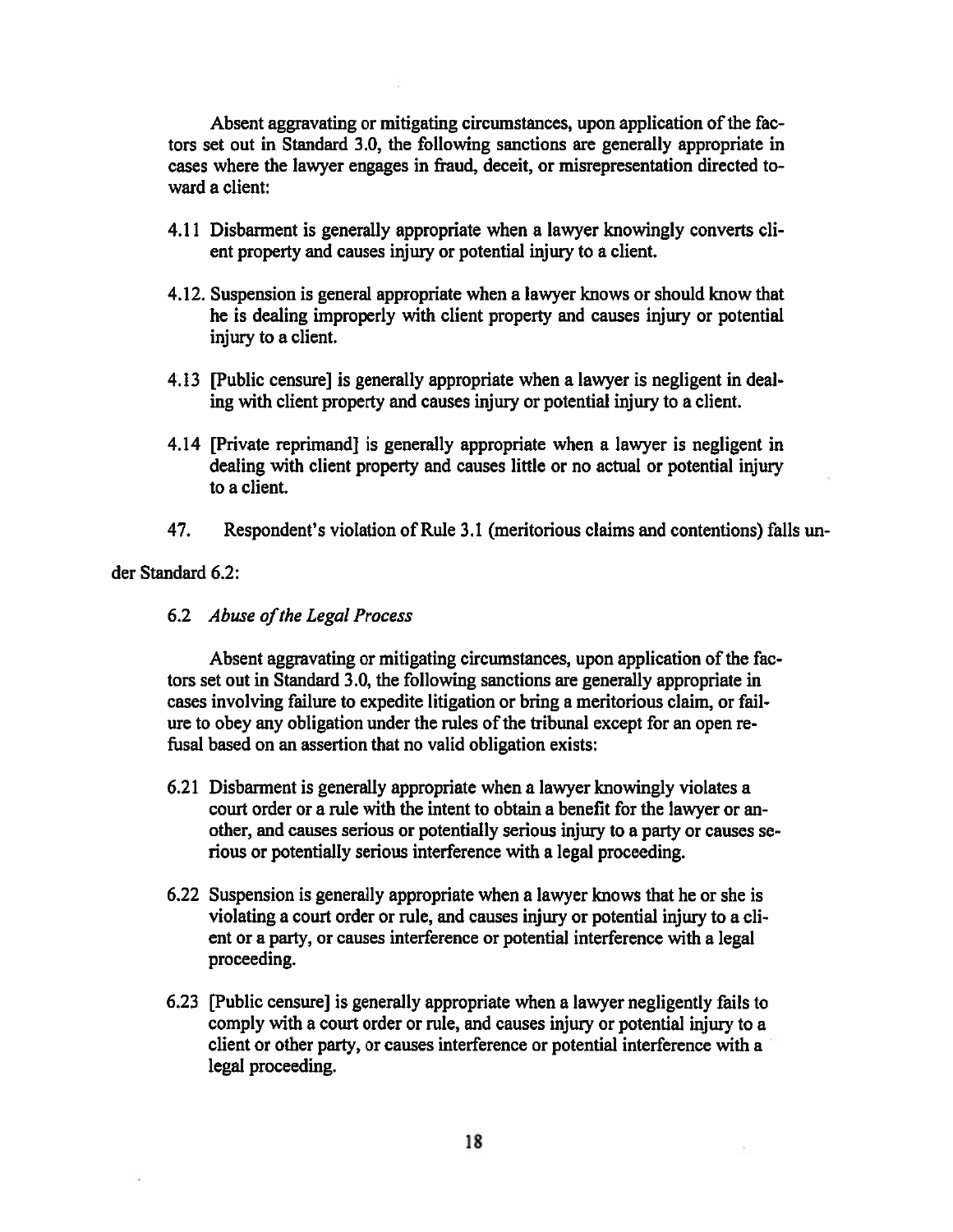- 6.24 [Private reprimand] is generally appropriate when a lawyer engages in an isolated instance of negligence in complying with a court order or rule, and causes little or no actual or potential injury to a party, or causes little or no actual or potential interference with a legal proceeding.
- 48. The preamble to the ABA Standards includes the following discussion regarding

#### mental state:

The mental states used in this model are defined as follows. The most culpable mental state is that of intent, when the lawyer acts with the conscious objective or purpose to accomplish a particular result. The next most culpable mental state is that of knowledge, when the lawyer acts with conscious awareness of the nature or attendant circumstances of his or her conduct both without the conscious objective or purpose to accomplish a particular result. The least culpable mental state is negligence, when a lawyer fails to be aware of a substantial risk that circumstances exist or that a result will follow, which failure is a deviation of a care that a reasonable lawyer would exercise in the situation.

49. Under the ABA Standards, "injury" is defined as "harm to a client, the public, the

legal system, or the profession which results from a lawyer's misconduct. The level of injury can range from 'serious' injury to 'little or no' injury; a reference to 'injury' alone indicates any level of injury greater than 'little or no' injury." The record is clear that Respondent's misconduct imposed actual injury upon parties, opposing counsel, the judicial process and the public.

- ABA Standard 9.0, entitled "Aggravation and Mitigation," provides as follows: 50.
- 9.1 Generally

After misconduct has been established, aggravating and mitigating circumstances may be considered in deciding what sanction to impose.

- 9.2 Aggravation
- 9.21 Definition. Aggravation or aggravating circumstances are any considerations or factors that may justify an increase in the degree of discipline to be imposed.
- 9.22 Factors which may be considered in aggravation. Aggravating factors include:
	- (a) prior disciplinary offenses;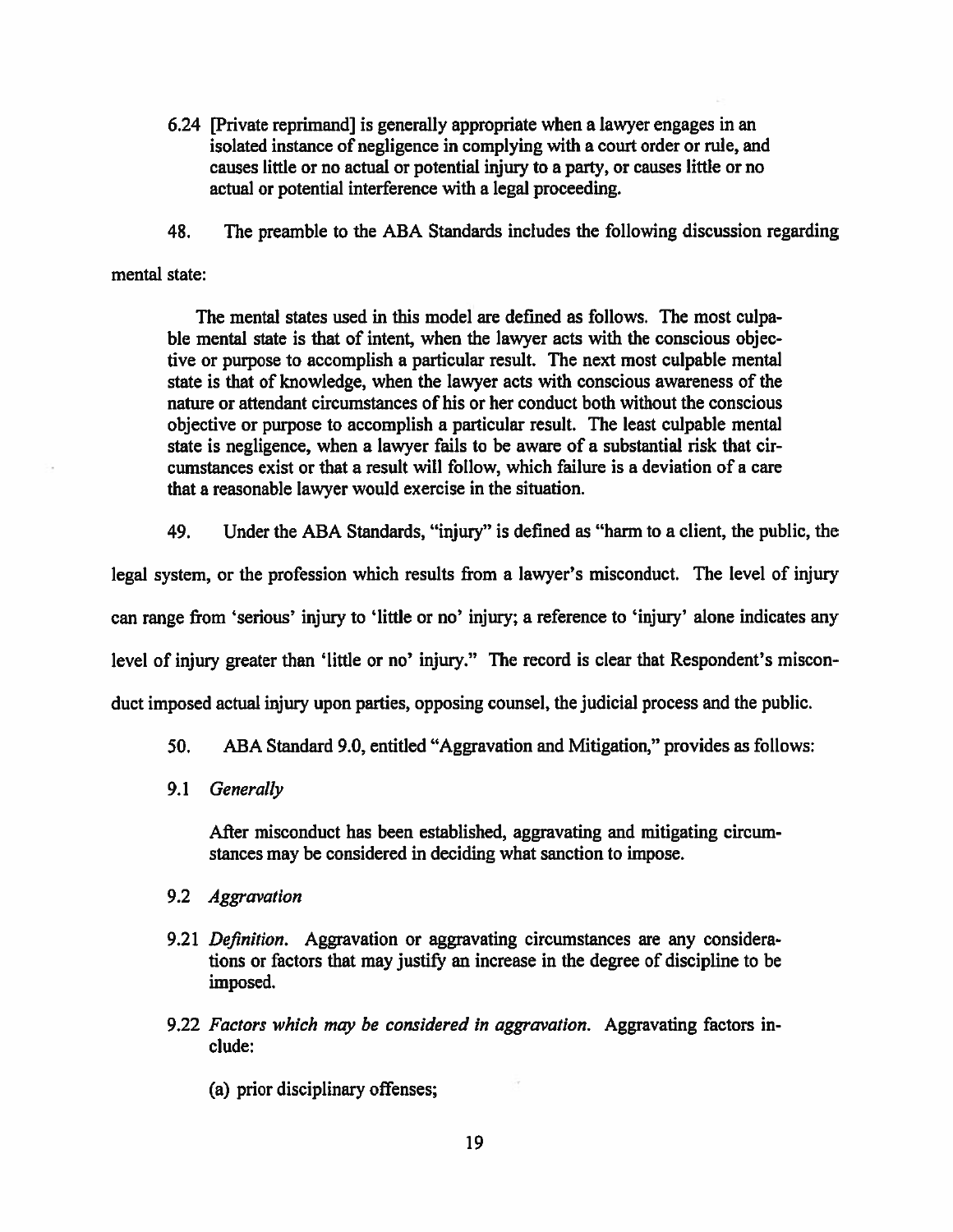- (b) dishonest or selfish motive;
- (c) a pattern of misconduct;
- (d) multiple offenses;
- (e) bad faith obstruction of the disciplinary proceeding by intentionally failing to comply with rules or orders of the disciplinary agency;
- (f) submission of false evidence, false statements, or other deceptive practices during the disciplinary process;
- (g) refusal to acknowledge wrongful nature of conduct;
- (h) vulnerability of the victim;
- (i) substantial experience in the practice of law;
- (i) indifference in making restitution; and
- (k) illegal conduct, including that involving the use of controlled substances.
- 9.3 Mitigation
- 9.31 Definition. Mitigation or mitigating circumstances are any considerations or factors that may justify a reduction in the degree of discipline to be imposed.
- 9.32 Factors which may be considered in mitigation. Mitigating factors include
	- (a) absence of a prior disciplinary record;
	- (b) absence of a dishonest or selfish motive;
	- (c) personal or emotional problems;
	- (d) timely good faith effort to make restitution or to rectify consequences of misconduct:
	- (e) full and free disclosure of disciplinary board or cooperative attitude toward proceedings;
	- (f) inexperience in the practice of law;
	- (g) character or reputation;
	- (h) physical disability;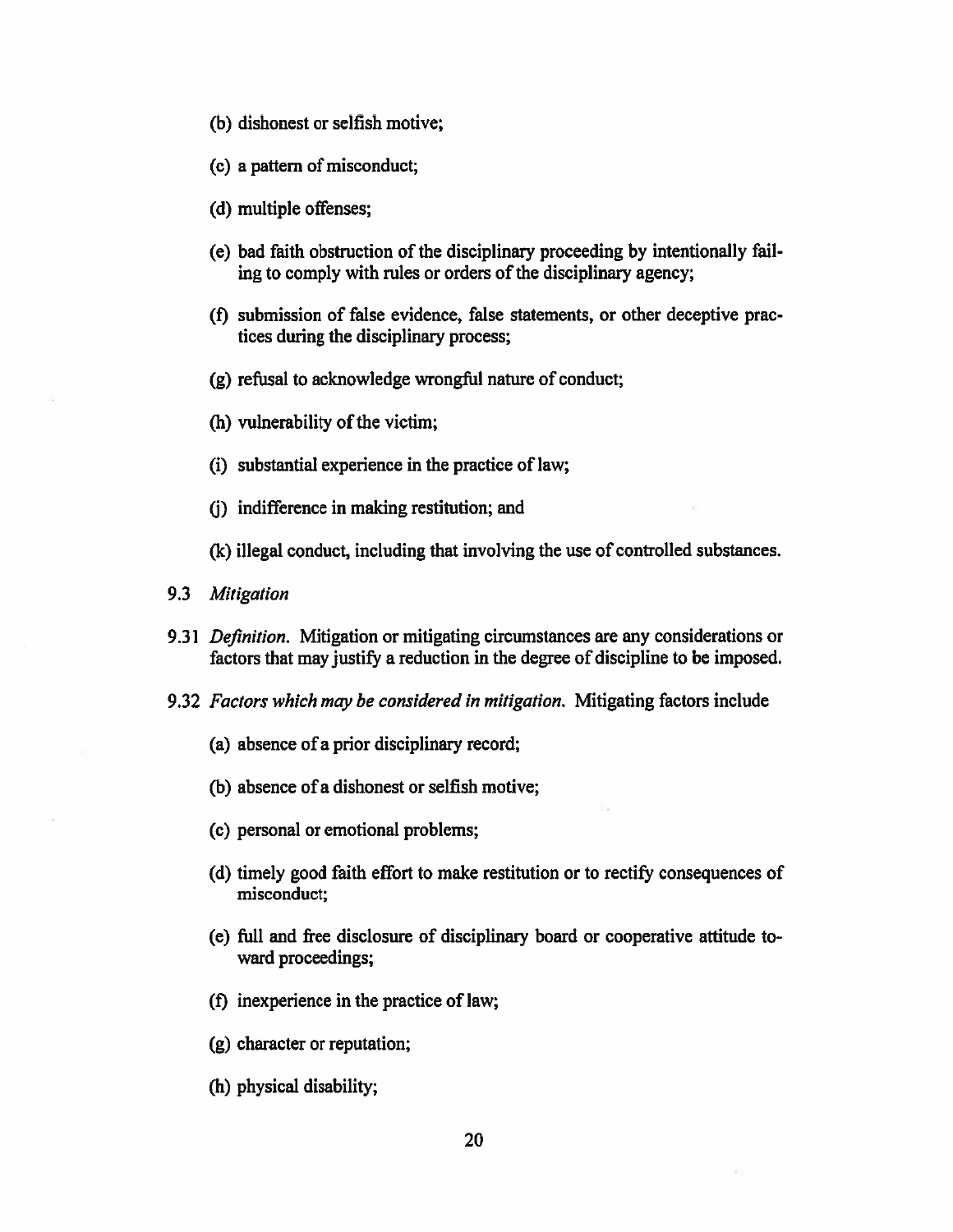- (i) mental disability or chemical dependency including alcoholism or drug abuse when:
	- (1) there is medical evidence that the respondent is affected by a chemical dependency or mental disability;
	- (2) the chemical dependency or mental disability caused the misconduct:
	- (3) the respondent's recovery from the chemical dependency or mental disability is demonstrated by a meaningful and sustained period of successful rehabilitation; and
	- (4) the recovery arrested the misconduct and recurrence of that misconduct is unlikely.
- (i) delay in disciplinary proceedings;
- (k) imposition of other penalties or sanctions;
- (1) remorse; and

(m) remoteness of prior offenses.

9.4 Factors Which Are Neither Aggravating nor Mitigating.

The following factors should not be considered as either aggravating nor mitigating:

- (a) forced or compelled restitution;
- (b) agreeing to the client's demand for certain improper behavior or result;
- (c) withdrawal of complaint against the lawyer;
- (d) resignation prior to completion of disciplinary proceedings;
- (e) complainant's recommendation as to sanction; and
- (f) failure of injured client to complain.
- 51. With respect to costs of disciplinary proceedings, Rule 25, W.R.Disc.P., provides:

Rule 25. Expenses and Costs.

(a) The expenses of members of the BPR, the ROC, Bar Counsel, and Special Bar Counsel, costs of a Disciplinary Judge, and other expenses incurred in the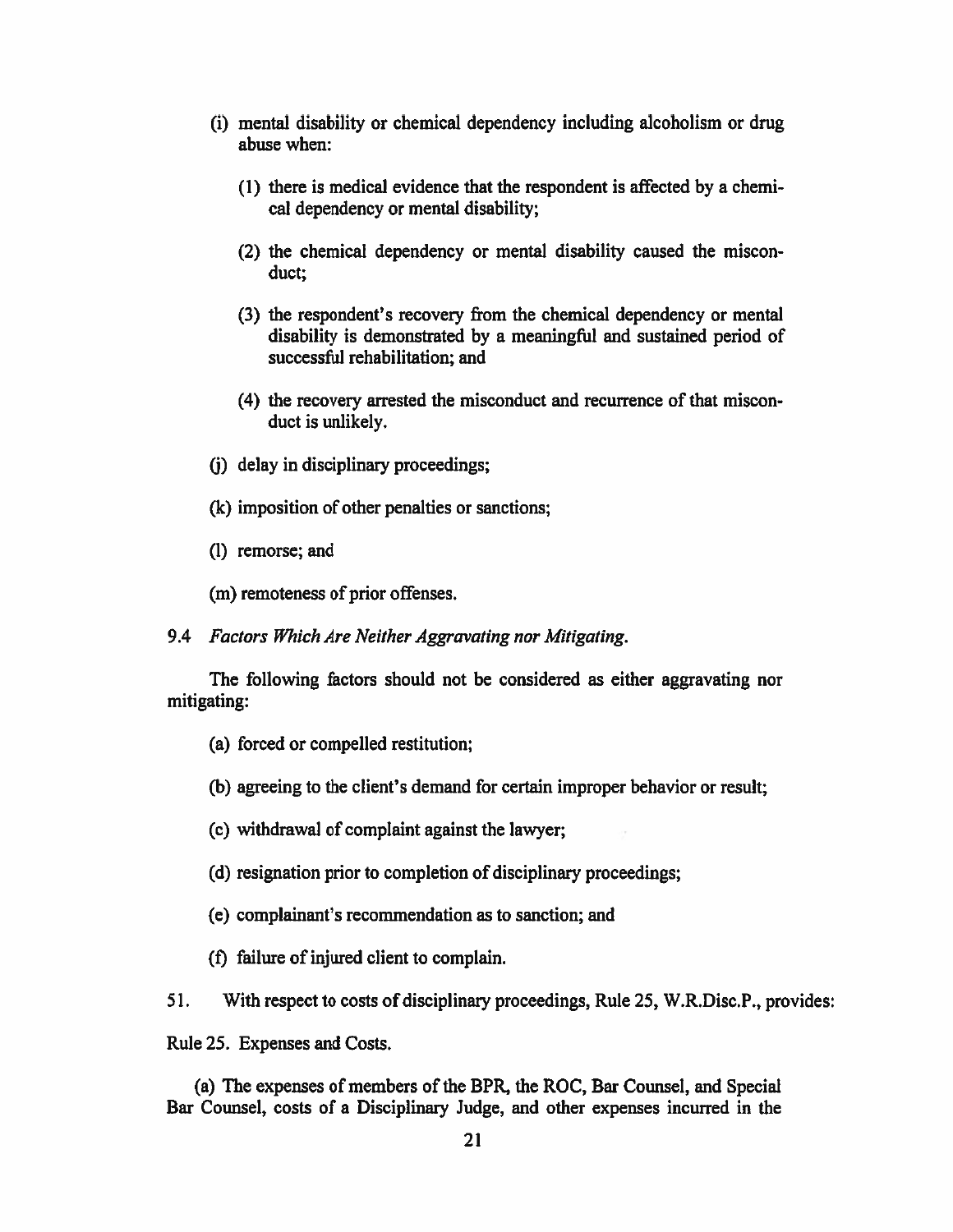implementation or administration of these rules, shall be paid with funds allocated for that purpose by the Wyoming State Bar. The Wyoming State Bar shall compensate and pay the expenses of Disciplinary Judges.

(b) In addition to any costs assessed by the BPR, the ROC or the Court, an administrative fee of seven hundred fifty dollars (\$750.00) shall be imposed by the BPR in all cases where private discipline, diversion, or public discipline is ordered. The administrative fee shall be assessed on a per-complaint basis.

(c) "Costs" means actual expenses incurred by Bar Counsel, the ROC, the BPR, and the Wyoming State Bar in connection with a disciplinary proceeding. reinstatement proceeding or diversion program, including without limitation the cost of depositions used in a proceeding, hearing transcripts, copying costs, conference call and other telephone expenses, fees for service of process and subpoenas, witnesses fees, fees paid to expert witnesses, and costs associated with travel, meals and lodging for the ROC, the BPR, the BPR Clerk and the Office of Bar Counsel.

(d) When an attorney is privately disciplined, the BPR or the ROC may assess against the attorney the costs incurred in connection with the investigation and disciplinary proceeding, together with the administrative fee.

(e) When public discipline is recommended by the BPR, it shall certify to the Court the costs incurred in connection with the investigation and disciplinary proceeding, together with the administrative fee. The BPR may recommend to the Court the assessment of those costs and, if the Court imposes discipline, the Court may assess all or any part of the certified costs, together with the administrative fee, against respondent.

(f) In any case where costs and fees are assessed, they shall be paid to the Wyoming State Bar.

#### Recommendation

Based upon the foregoing findings and conclusions, the Board recommends that the

Court issue an order of disbarment to Respondent; that Respondent be required to pay an admin-

istrative fee of \$750.00 as provided in Rule 25(b), W.R.Disc.P.; and that Respondent be required